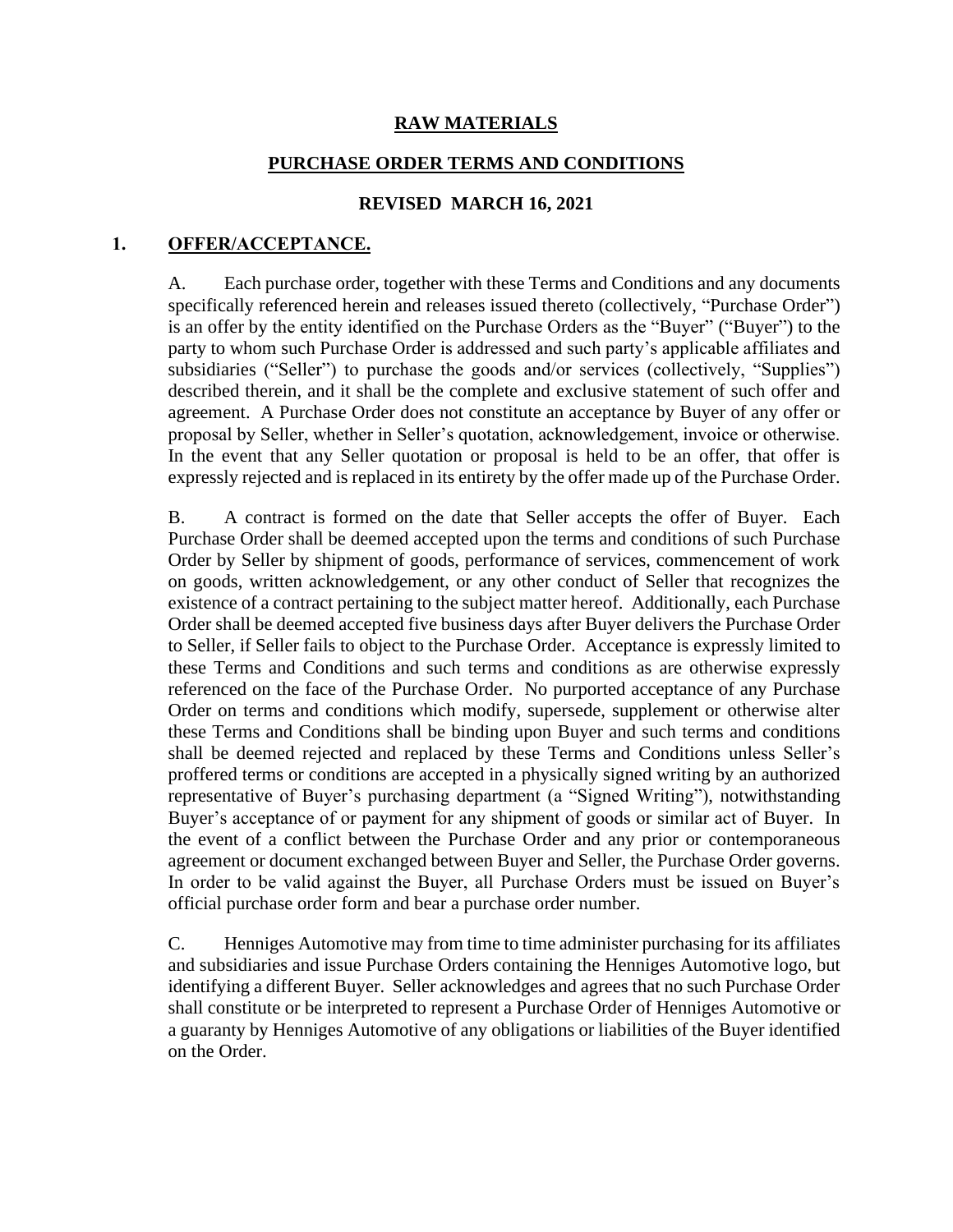### **2. ENTIRE AGREEMENT.**

A. The Purchase Order, together with these Terms and Conditions, any Master Purchase Agreement and the attachments, manuals, guidelines, requirements, specifications, exhibits and supplements specifically referenced in the Purchase Order or on the Buyer's website at www.hennigesautomotive.com, constitutes the entire agreement between Seller and Buyer with respect to the matters contained in the Purchase Order and supersede all prior oral or written representations or agreements.

B. Seller periodically shall review the Henniges Automotive website at [www.hennigesautomotive.com](http://www.hennigesautomotive.com/) and the manuals located therein. Seller's continued performance under the Purchase Order without providing written notice to Buyer detailing Seller's objection to any modified or new supplier manual prior to the effective date of such modified or new manual will constitute Seller's acceptance of such modified or new manual.

C. Buyer may modify the Terms and Conditions from time to time by posting notice of such modified Terms and Conditions through links provided on the Henniges Automotive website at [www.hennigesautomotive.com](http://www.hennigesautomotive.com/) at least ten (10) days prior to the modified Terms and Conditions becoming effective. Seller periodically shall review the Henniges Automotive website and the Terms and Conditions. Seller's continued performance under the Purchase Order without providing written notice to Buyer detailing Seller's objection to any modified Terms and Conditions prior to the effective date of such modified Terms and Conditions will be subject to and will constitute Seller's acceptance of such modified Terms and Conditions. Except as provided in the preceding sentences or as otherwise provided in these Terms and Conditions, the Purchase Order may only be modified by a Signed Writing.

#### **3. QUANTITY AND DURATION.**

A. The quantity applicable to each Purchase Order is specified on the face of the Purchase Order or on the Releases issued thereunder. The quantity specified may be for up to one hundredpercent (100%) of Buyer's requirements for the Supplies. Seller further acknowledges and agrees that Seller is obligated to provide Supplies to Buyer in the quantity specified in any release issued by Buyer ("Release"). A Release will specify a firm quantity of Supplies and/or a firm quantity of raw materials/components that Buyer will be responsible for in the event of termination. Releases may include Projections (defined below), but Releases are only binding upon Buyer for, and Buyer will have no obligation or liability beyond, the firm quantity specified in the Release. Seller acknowledges and agrees to accept the risk associated with the lead times of the various components if they are beyond the firm Release quantities provided by Buyer.

B. Unless stated otherwise on the face of the Purchase Order, the duration of each Purchase Order shall be as stated on the Purchase Order or, if a vehicle program is referenced on the Purchase Order, the life of the program(s) into which the Supplies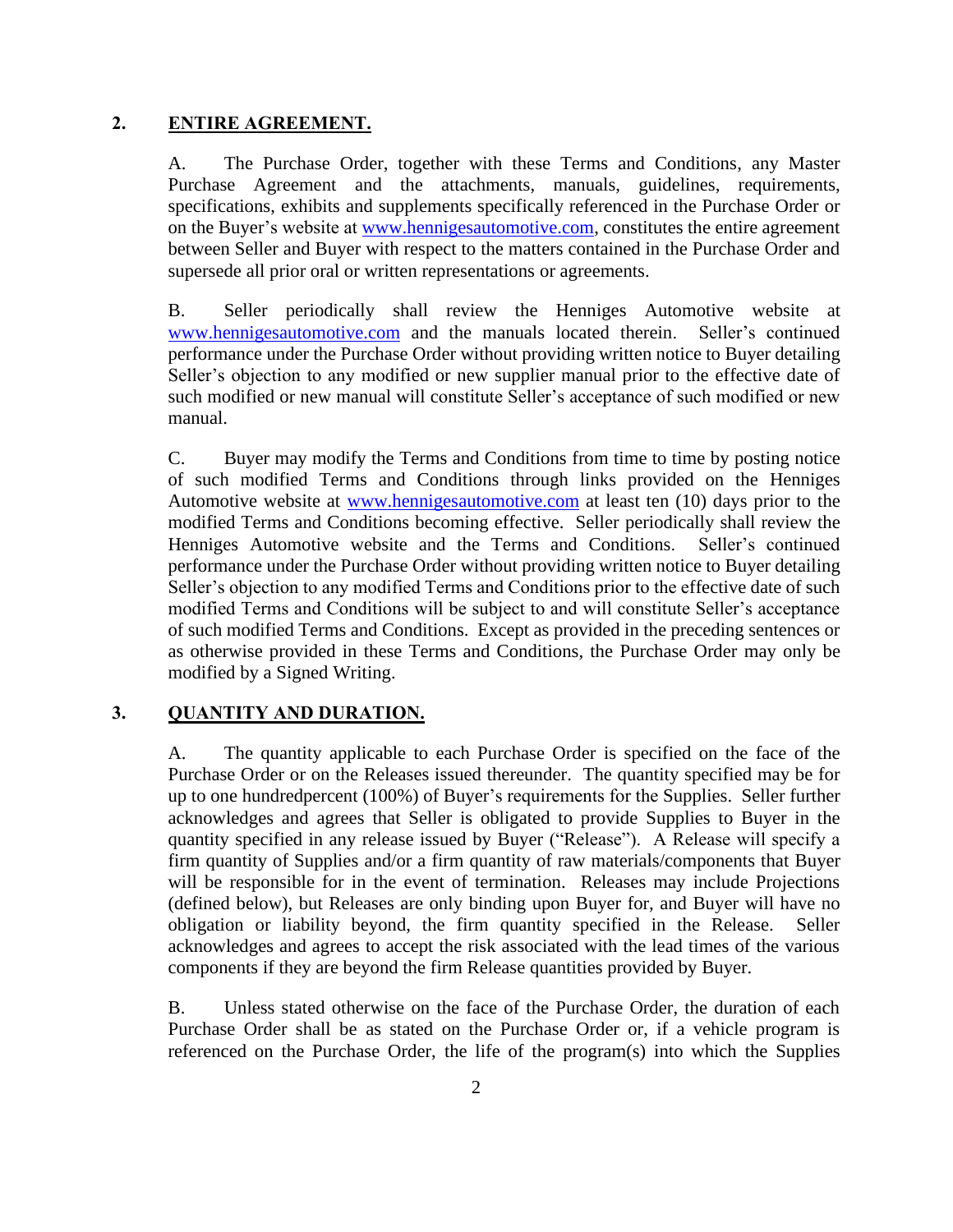ultimately are incorporated, plus applicable service and replacement parts requirements. Buyer and Seller acknowledge, however, that this Section 3.B does not affect or otherwise change Buyer's rights of termination set forth herein.

C. Upon the expiration of any Purchase Order, Seller shall cooperate with Buyer and provide all reasonably requested support and information required by Buyer to facilitate Buyer's sourcing of the goods to a replacement supplier.

#### **4. VOLUME AND DURATION PROJECTIONS.**

From time to time and in connection with quotations, requisitions, and Purchase Orders, Buyer may provide Seller with estimates, forecasts or projections of its future volume or quantity requirements for the Supplies and/or the term of a program ("Projections"). Projections, unlike a Release for a firm quantity, are not binding on Buyer. They also are not a commitment to a requirements contract. Seller acknowledges that Projections, like any other forward-looking estimates, are based on a number of economic and business factors, variables and assumptions, some or all of which may change over time, and may or may not be accurate at the time they were made or at any later time. Buyer makes no representation, warranty, guaranty or commitment of any kind or nature, express or implied, regarding any Projections or other estimate, forecast or projection provided to Seller, including as to its accuracy or completeness. Seller accepts that Projections may not be accurate and that actual volume or duration could be less than or greater than the Projections. Seller expressly accepts this risk and possible reward.

#### **5. WARRANTY.**

A. "Warranty Period" shall mean, for each of the Supplies provided, the time period beginning on the day of first use of the Supplies by Buyer or acceptance by Buyer, and continuing until the later of: (i) eighteen (18) months; or (ii) the period provided under applicable law.

B. In the event that Buyer or its customer voluntarily or pursuant to a government mandate, makes an offer to owners of vehicles (or other finished products) on which the Supplies, or any parts, components or systems incorporating the Supplies, are installed to provide remedial action to address a defect or condition that relates to motor vehicle safety or reliability or the failure of the vehicle to comply with any applicable law, safety standard or guideline, whether in connection with a recall campaign or other customer satisfaction or corrective service action (a "Remedial Action"), the Warranty Period shall continue for such time period as may be dictated by Buyer's customer or the federal, state, local or foreign government where the Supplies are used or provided and Seller shall fully comply with the requirements of this Purchase Order.

C. Notwithstanding the expiration of the Warranty Period, Seller shall nonetheless be liable for costs and damages associated with any Remedial Action to the extent that such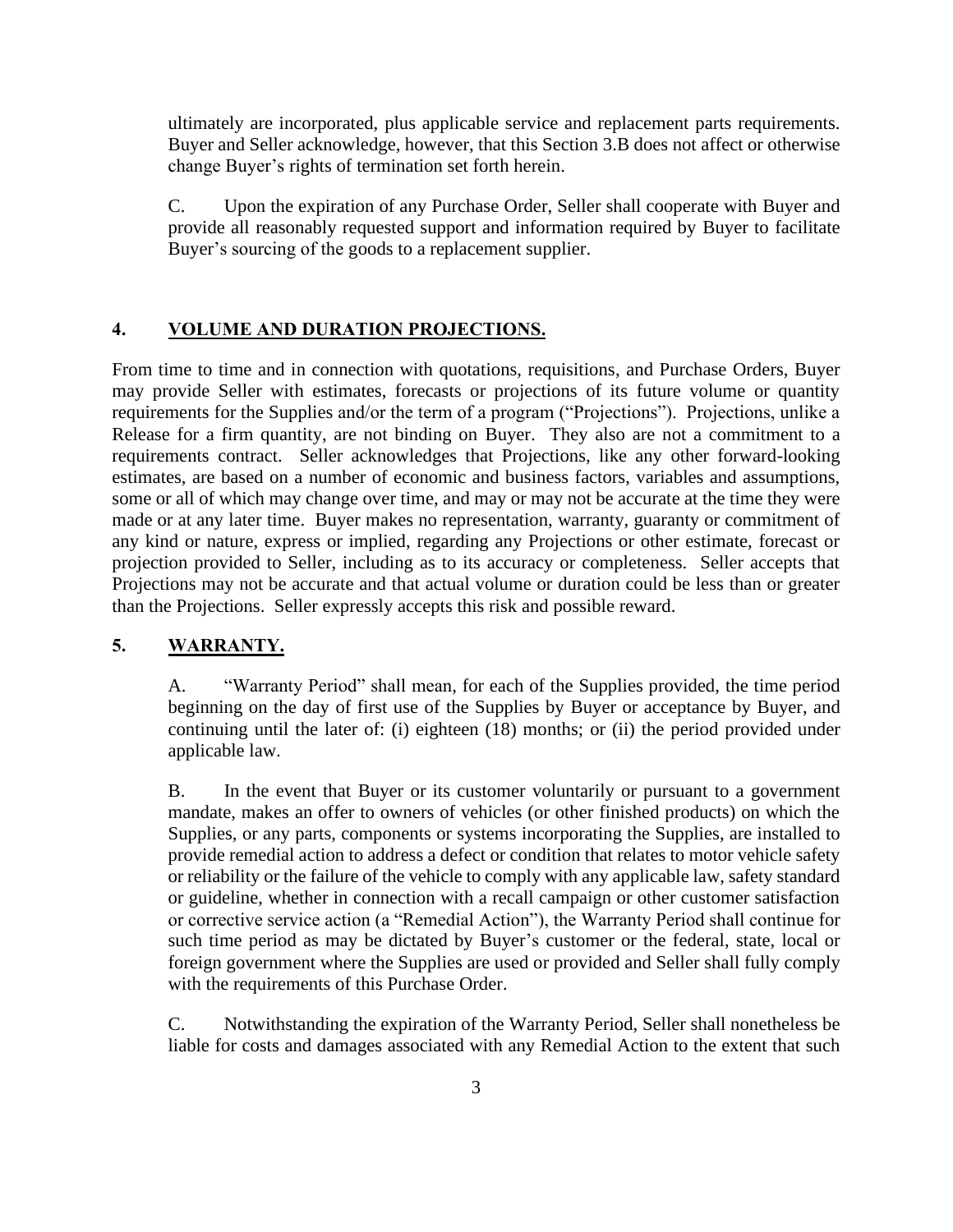Remedial Action is based upon a reasonable determination (including by use of statistical analysis or other sampling methodology) that the Supplies fail to conform to the warranties set forth in the Purchase Order. Where applicable, Seller shall pay all reasonable expenses associated with determining whether a Remedial Action involving the Supplies is necessary. Buyer and Seller agree that any Remedial Action involving the Supplies shall be treated separately and distinctly from similar Remedial Actions of other goods of Seller; provided that such separate and distinct treatment is lawful and Seller shall in no event fail to provide at least the same protection to Buyer on such Supplies as Seller provides to its other customers in connection with such similar Remedial Actions.

D. Notwithstanding the foregoing, Seller agrees to waive the expiration of the Warranty Period in the event there are failures or defects discovered after the Warranty Period of a significant nature or in a significant portion of the Supplies, or a defect is discovered which, in Buyer's reasonable opinion, constitutes a threat of damage to property or to the health and safety of any person.

E. In addition to Seller's customer warranties, any express warranties set forth in this Purchase Order, any statutory warranties or any warranties implied by law, Seller expressly warrants that all of the Supplies provided under this Purchase Order and all other Purchase Orders: (i) do not, and are not claimed to, violate any patent, trademark or copyright, and may be properly imported into the United States or any other country; (ii) shall strictly conform with all specifications, chemical composition requirements, drawings, statements on containers or labels, descriptions and samples furnished to or by Buyer, or referred to in the Purchase Order, and all industry standards, laws and regulations in force in countries where such Supplies or products into which such Supplies are incorporated are to be sold; (iii) shall be free from impurities, contamination, defects in design, material and workmanship and shall be new and of the highest quality; (iv) shall be free and clear of all liens, claims or other encumbrances, and that Seller is conveying good title to Buyer; (v) shall be merchantable, of good material and workmanship, free from defects, and safe, fit and sufficient for the particular purposes intended by Buyer, which purposes Seller acknowledges are known to it; (vi) shall be adequately contained, packaged, marked and labeled; (vii) in the case of services, all services performed on behalf of Buyer shall be performed in a competent, workmanlike manner; (viii) the Supplies shall be manufactured in accordance with all applicable federal, state, and local laws, regulations, industry standards or other standards, labeling, transporting, licensing approval or certification requirements in the United States or any other country where the Supplies will be sold or used; and (ix) Seller has complied with QS 9000, ISO 14001, IATF 16949, PPAP, APQP, and the various OEM End of Life Vehicle ("ELV") reporting and other requirements, as well as international softwood standards, including USDA Regulations on Wood Packaging Material Imports, if applicable, in fulfilling this Purchase Order and all other Purchase Orders.

F. All warranties in this Purchase Order shall survive inspection, test, delivery, acceptance, use and payment by Buyer and shall inure to the benefit of Buyer, its successors, assigns, customers, and the users of Buyer's goods and services. These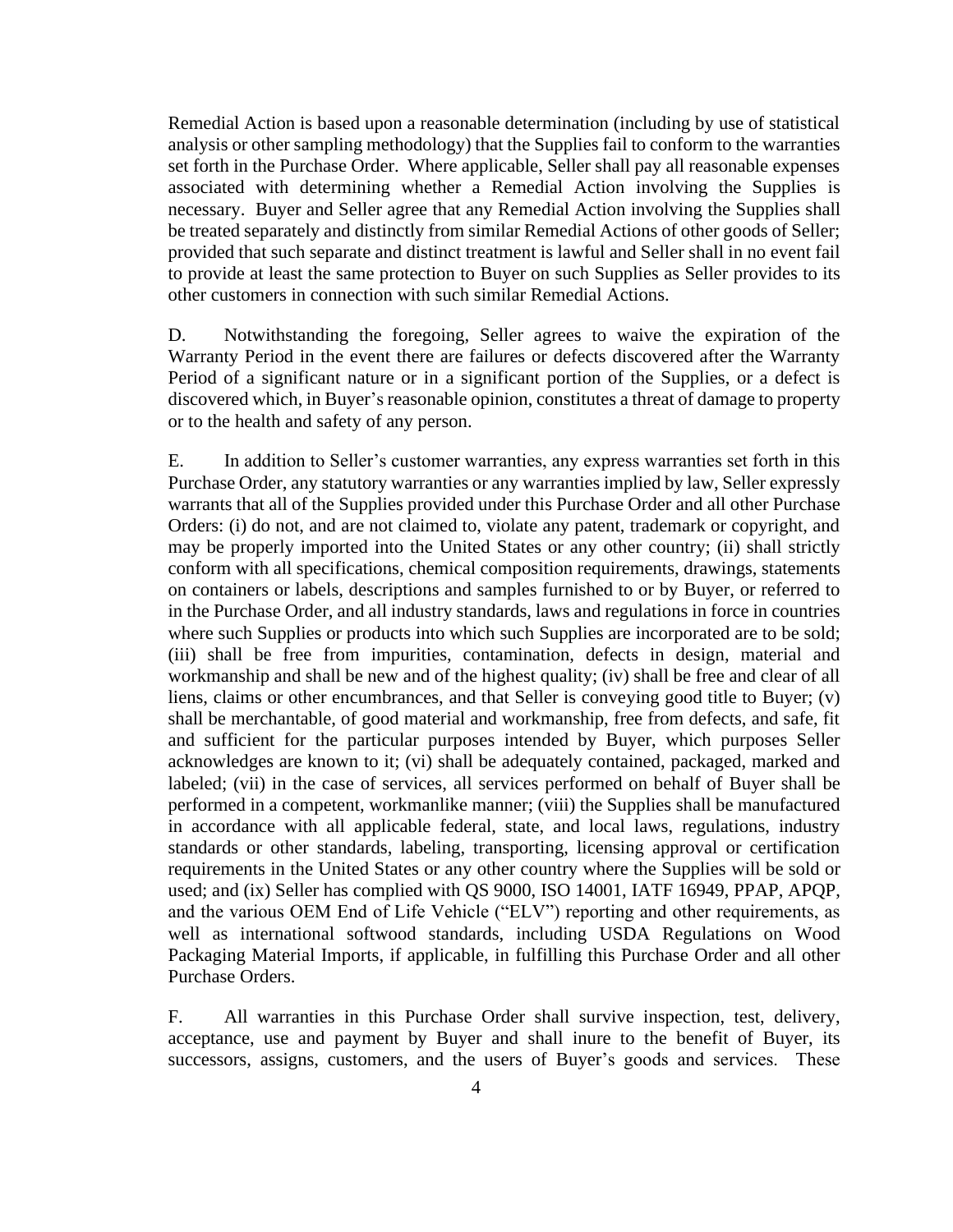warranties may not be limited or disclaimed. Seller waives any claim against Buyer and its customers, including any hold-harmless or similar claim, whether known or unknown, contingent or latent, in any way related to a claim asserted against Seller or Buyer for breach of warranty infringement of any patent, trademark, copyright or other proprietary right, including claims arising out of compliance with specifications furnished by Buyer.

G. If Buyer experiences any breaches of a warranty under this Purchase Order, Buyer shall have the right, in addition to exercising all other rights Buyer may have under the Uniform Commercial Code and any other applicable statutes or law, to take the following actions, at Buyer's option: (i) retain the defective Supplies in whole or in part with an appropriate adjustment in the price for the goods; (ii) require Seller to repair or replace the defective Supplies in whole or in part at Seller's sole expense, including all shipping, transportation, and installation costs; (iii) correct or replace the defective Supplies with similar items and recover the total cost relating thereto from Seller, including the cost of product recalls; or (iv) reject the defective Supplies.

H. Without limiting the generality of the foregoing, should any Supplies fail to conform to the warranties set forth herein, Buyer shall notify Seller and Seller shall, if requested by Buyer, reimburse Buyer for any special, incidental and consequential damages caused by nonconforming Supplies, including, but not limited to, costs, expenses and losses incurred by Buyer (i) in inspecting, sorting, testing, repairing or replacing such nonconforming Supplies; (ii) resulting from production interruptions, (iii) in conducting Remedial Actions, and (iv) in connection with claims for personal injury (including death) or property damage caused by such nonconforming Supplies. If requested by Buyer, Seller shall, without charge to Buyer, administer and process warranty charge-backs for nonconforming Supplies in accordance with Buyer's directions.

## **6. QUALITY.**

A. Seller agrees to participate in Buyer's quality and development program(s) and to comply with all quality requirements and procedures specified by Buyer, as revised from time to time. Based on Buyer's assessment of responsibility, Seller may be held responsible for any and all costs associated with quality issue investigation, containment and Remedial Actions on account of Supplies provided by Seller to Buyer (including third party activities identified and initiated by Buyer). Seller is obligated to provide all reasonable support requested by Buyer to address immediately and correct concerns regarding the quality of Supplies provided. Seller shall provide additional resources, as necessary and as identified by Buyer, to support product development, process development, validation, production launch, or any issue that may jeopardize the success of the manufacture or assembly of any Supplies or of the program.

B. Seller warrants that its overall equipment (shared and specific) and plant capacity are adequate to meet Buyer's needs. Ongoing capacity analysis must account for at least: scrap variation, downtime, maintenance, and other customer requirements. Each production process must successfully complete a run-at-rate. If applicable, the Supplies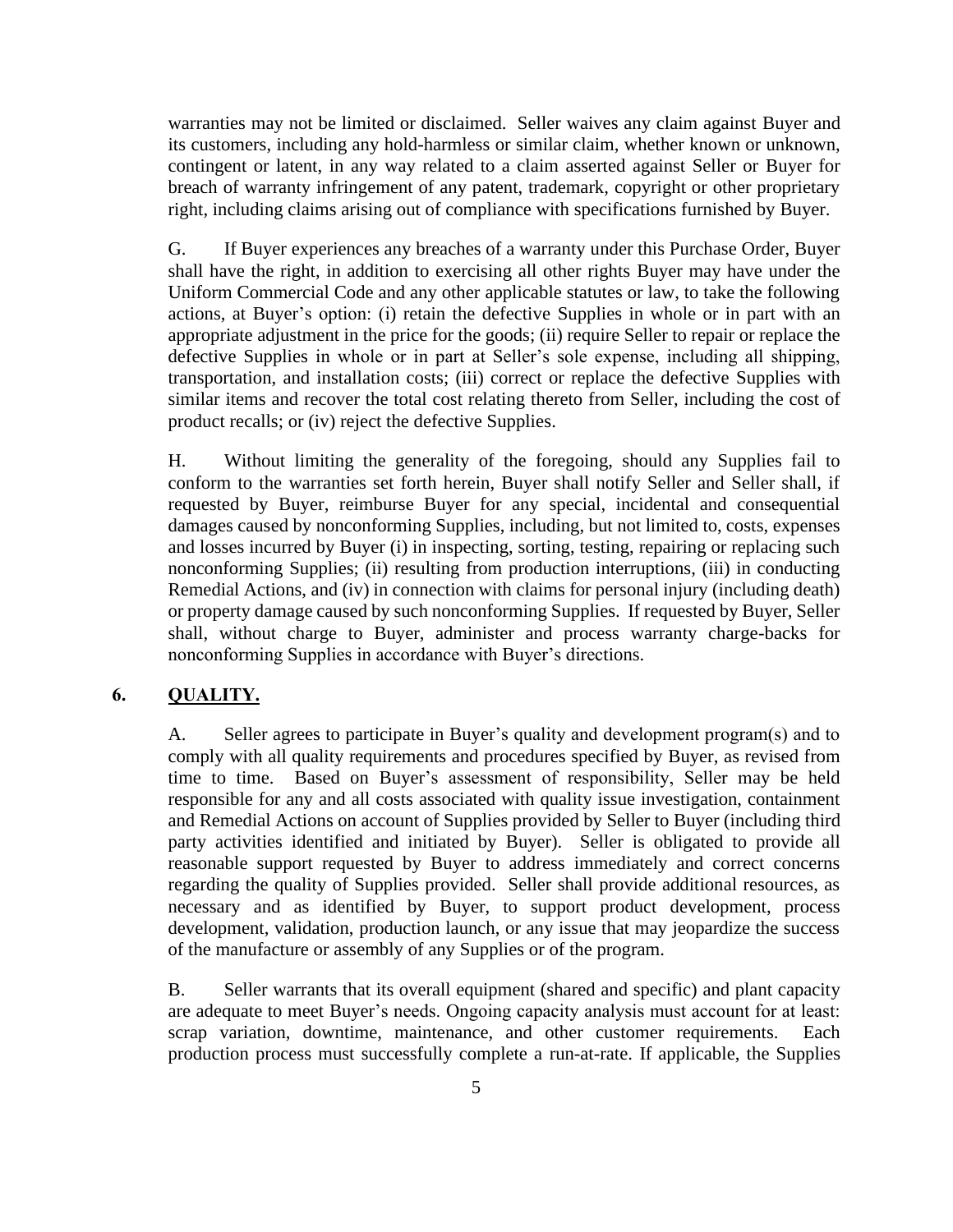must meet an approved PPAP process as specified in Buyer's Quality Manual posted on Buyer's website at www.hennigesautomotive.com. Buyer is not obligated to pay Seller any incremental costs as long as the Release quantities do not exceed Seller's capacity planning volume ("CPV"). The requirement for capacity and the CPV is not a volume, program or other commitment by Buyer.

C. Seller is responsible for all sub-tier providers of goods or services. Seller must maintain adequate development, validation, launch, and ongoing supervision to assure all Supplies provided to Buyer conform to all specifications, standards, drawings, samples and descriptions, including, without limitation, as to quality, performance, fit, form, function and appearance, under the Purchase Order.

### **7. INSPECTION, WORK PROGRESS, AND REJECTIONS.**

Buyer shall have the right (but not the obligation) to inspect, to review work progress and to test all Supplies, special tooling, materials and workmanship to the extent practicable at all times and places during the period of manufacture. If any Supplies are defective in material or workmanship or otherwise not in conformity with the requirements of any Purchase Order, Buyer shall have the right, notwithstanding payment, any prior inspection or test, custom or usage of trade, either to (i) reject them, or to (ii) require their correction by and/or at the expense of Seller promptly after notice, or to (iii) for Supplies that are readily available commercially, purchase them from another supplier until Seller makes the necessary corrections. In the event Buyer elects to purchase the Supplies from another supplier pending Seller's corrections, then Buyer shall be entitled to charge Seller for any increase in the cost of such Supplies incurred by Buyer. Buyer's inspection or review of the Supplies, special tooling, materials and workmanship shall not be construed as acceptance, nor will it give rise to a waiver or estoppel of any claim or deficiency.

#### **8. DELIVERY.**

A. Deliveries shall be made both in quantities and at times specified on the Purchase Order or on Releases furnished by Buyer. Time and quantity of delivery are of the essence. Seller shall adhere to shipping directions specified on the Purchase Order or Releases. Buyer shall not be required to make payment for Supplies delivered to Buyer that are in excess of firm quantities and delivery schedules specified in Releases. Seller shall not procure, produce or ship any Supplies unless authorized in writing by Buyer or as necessary to meet specific delivery dates. Shipments in excess of those authorized by Buyer may be returned to Seller at Seller's expense, or, if Seller does not authorize such return within ten (10) calendar days after notice by Buyer, then Buyer may dispose of such excess Supplies, and Buyer may debit Seller for the cost of such returns or such disposals. Buyer may change the rate of scheduled shipments or direct temporary suspension of scheduled shipments, neither of which shall entitle Seller to a modification of the price of Supplies covered by any Purchase Order. With each delivery, Seller shall be deemed to have made the representations, warranties and covenants with respect to its financial and operating condition provided herein.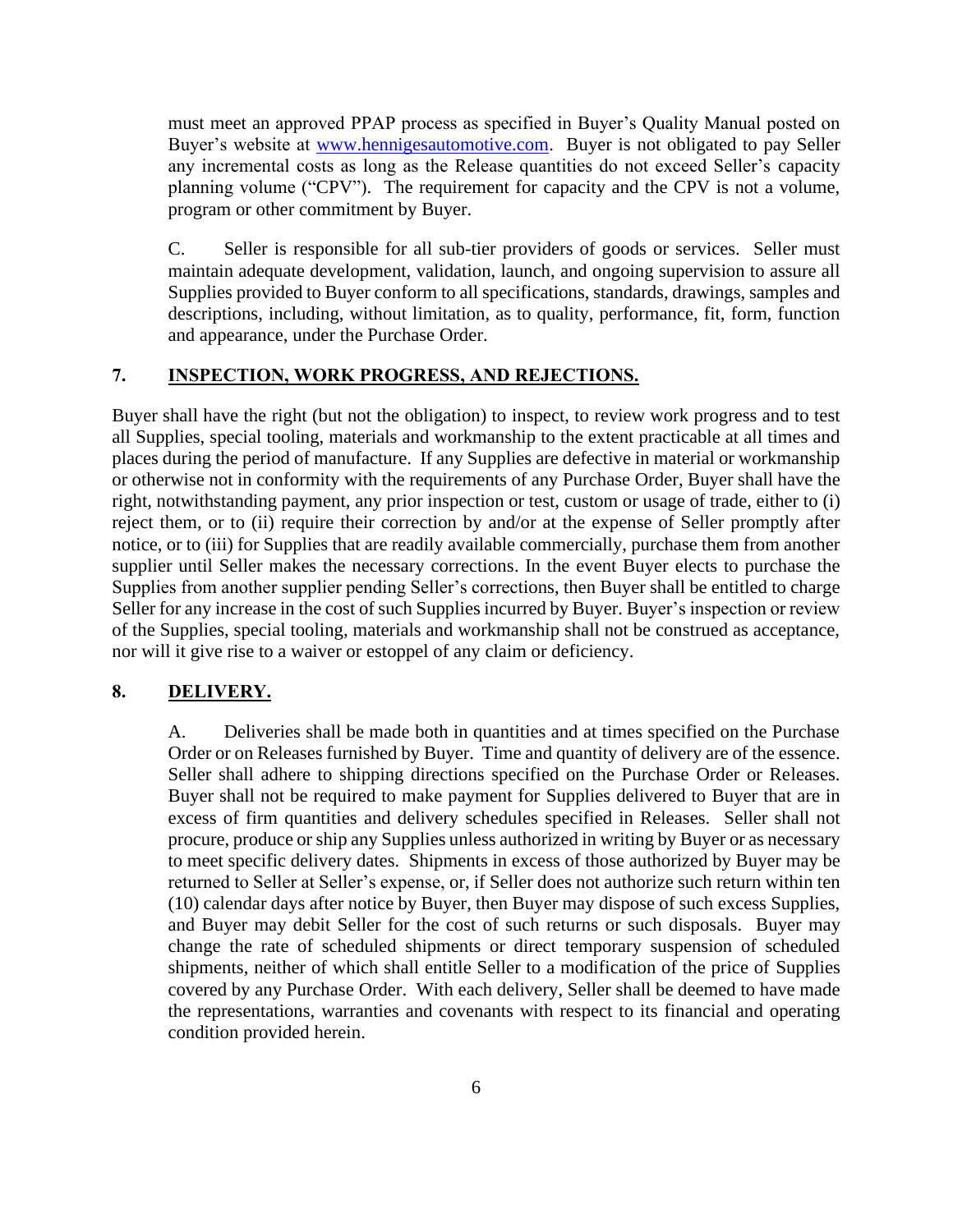B. Premium shipping expenses and/or other related expenses necessary to meet delivery schedules set forth in Releases shall be Seller's sole responsibility, unless the delay or expense was solely the result of Buyer's negligence and Seller provides Buyer with notice of any claim against Buyer within ten (10) days after the occurrence of the alleged negligent action of Buyer giving rise to such claim.

C. Notwithstanding any agreement concerning payment of freight expenses, delivery shall not have occurred and the risk of loss shall not have shifted to Buyer until the Supplies have been delivered to Buyer's facility and have been accepted at that facility, except as provided in Section 16.

## **9. CUSTOMER SUPPORT**

A. Seller shall support all supplier initiatives of Buyer and support Buyer in meeting the initiatives of Buyer's Customers. Upon Seller's written request, Buyer shall cooperate with Seller to explain to Seller the terms, conditions and requirements of Buyer's customers.

B. As all elements of the automotive tiered-supply network must work together to ensure that Buyer's customer's terms, conditions and requirements are met, it is the intent of both Seller and Buyer that the applicable terms, conditions and requirements of Buyer's customer shall flow through Buyer to Seller to the extent that they do not conflict with the terms of the Purchase Order. To the extent that Seller does not meet the applicable terms, conditions or requirements of Buyer's customer or to the extent that the terms of Buyer's customer do conflict with the terms of the Purchase Order, Seller agrees, notwithstanding any such conflict, to indemnify and hold harmless Buyer from any and all claims and demands from Buyer's customer relating to any actual or alleged problem or issue with the Supplies sold by Seller under any Purchase Order or the manner in which Seller has supplied such Supplies under the Purchase Order.

C. The automotive industry is customer focused and Seller agrees to work with Buyer to meet the requirements of Buyer's customers. Therefore, in the event that any requirement imposed by any Purchase Order on Seller is found to be unenforceable or a gap is otherwise created in the terms applicable to any Purchase Order through operation of law, conflict in terms or otherwise, the parties agree that the corresponding requirement of Buyer's customer shall be applicable to and binding on Seller for the benefit of Buyer. Seller acknowledges that it is familiar with the automotive industry and the applicable terms of Buyer's customer that would apply in such an event.

### **10. COST.**

A. Prices charged for Supplies listed on the Purchase Order are not subject to increase, including specifically any increase based upon currency fluctuations, changes in raw material, tariffs, transportation costs or component pricing, labor or overhead, unless specifically agreed to by Buyer in a Signed Writing.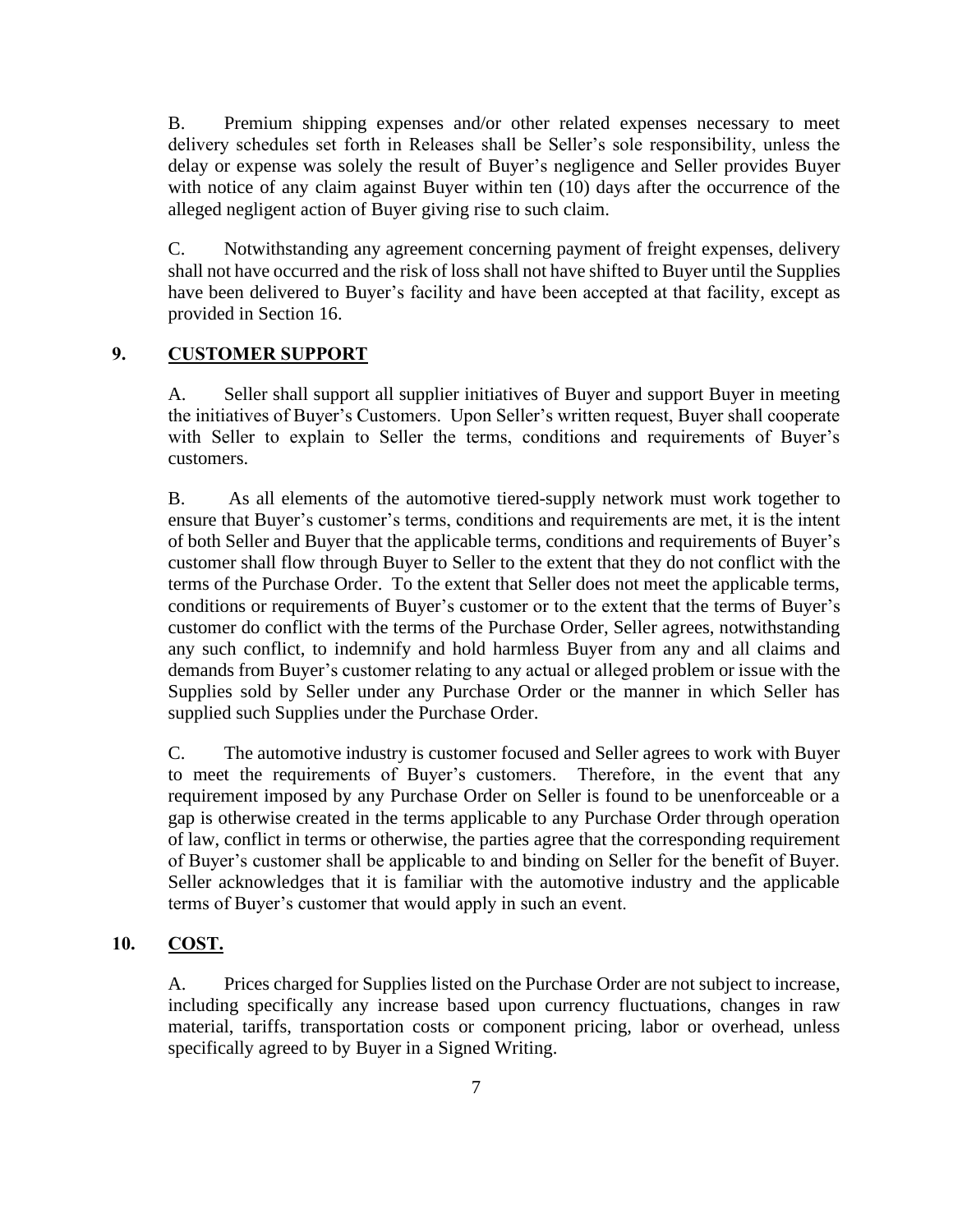B. Seller represents and warrants that the price charged to Buyer for Supplies is at least as low as the price charged by Seller to Buyers of a class similar to Buyer under conditions similar to those specified in the Purchase Order and that all prices comply with all applicable governmental laws and regulations in effect at the time of quotation, sale and delivery. Seller agrees that any price reduction implemented by Seller for any Supplies or related charges will apply to all shipments of such Supplies under the Purchase Order or any Purchase Order amendment from and after Seller's implementation of the price reduction. If Seller offers a lower price for the same or similar goods or services to any other customer during the term of a Purchase Order, then to the extent permitted by law, Seller will immediately offer Buyer the same price for the Supplies on the same terms and conditions as was offered to the other customer. Seller shall ensure that the price charged to Buyer for Supplies remains competitive with the price for similar goods or services available to Buyer from other sellers.

C. Seller agrees to participate in Buyer's cost savings and productivity programs and initiatives and to implement Seller's own cost savings and productivity programs and initiatives to reduce Seller's costs. Buyer shall also receive the full benefit of all discounts, premiums and other favorable terms of payment customarily offered by Seller to its customers. In the event Seller reduces its price for similar goods and services during the term of this Purchase Order, Seller agrees to reduce the prices of the Supplies to Buyer correspondingly. Seller warrants that the prices in this Purchase Order shall be complete, and no additional charges of any type shall be added without Buyer's express written consent.

D. Buyer shall have the right to periodically market test the Supplies by sending out quotation packages to other potential suppliers. Buyer will provide advance written notice to Seller if it has reason to believe Seller is not competitive. If Seller does not remedy its non-competitiveness as determined by Buyer within 30 days, in its sole discretion, Buyer may terminate this Agreement.

## **11. TAXES.**

Unless prohibited by law, the Seller shall pay all federal, state or local tax, transportation tax, or other tax, including but not limited to customs duties and tariffs, which is required to be imposed upon the Supplies ordered, or by reason of their sale or delivery. All Purchase Order prices shall be deemed to have included all such taxes.

### **12. INVOICES.**

All invoices for Supplies provided pursuant to each Purchase Order must reference the Purchase Order number, Purchase Order amendment or Release number, Buyer's part number, Seller's part number where applicable, quantity of pieces in shipment, number of cartons or containers, Seller's name and number, and bill of lading number, before any payment will be made for Supplies by Buyer. In addition, no invoice may reference any term separate from or different than these Terms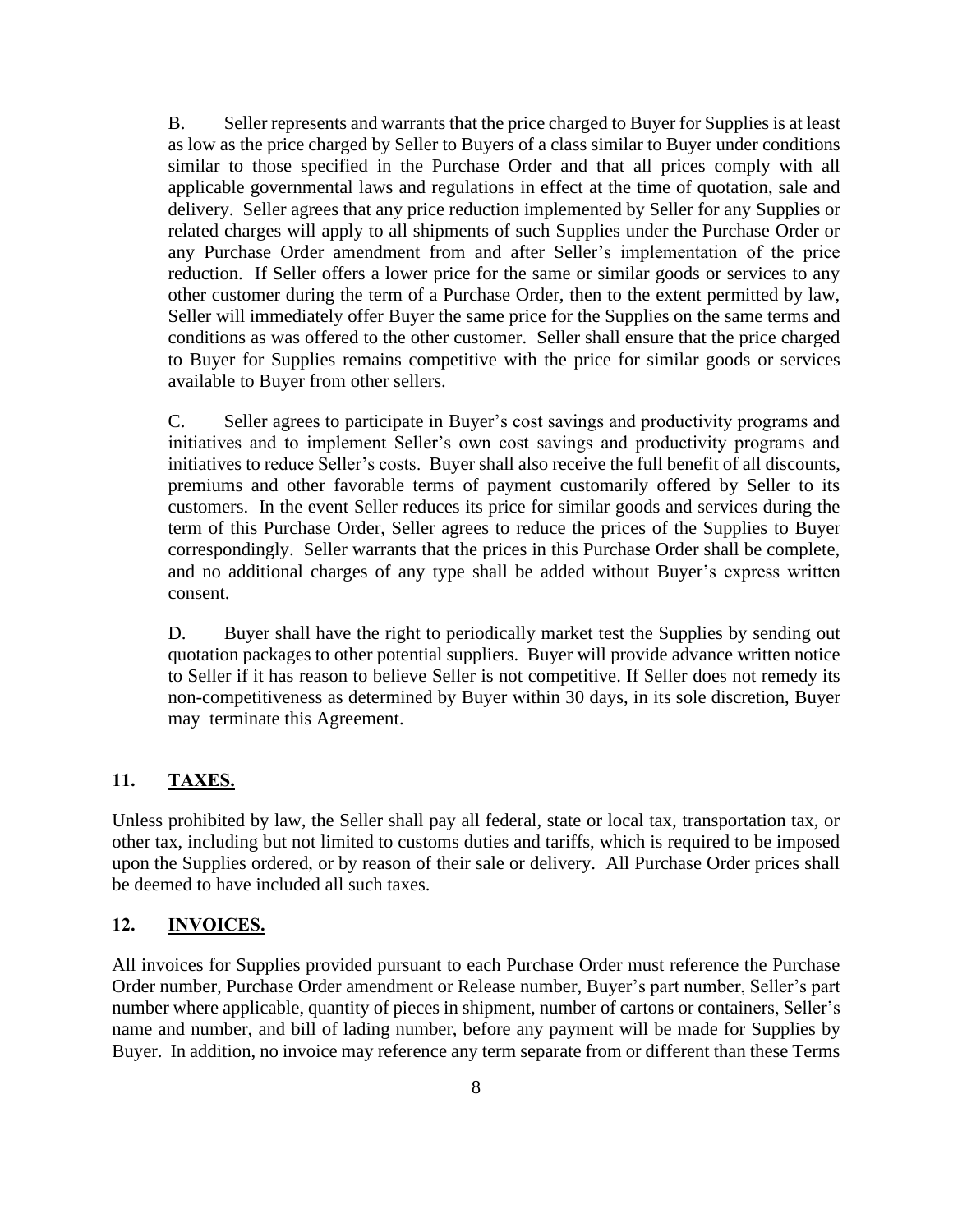and Conditions or the terms that appear on the face of the Purchase Order. Buyer reserves the right to return all invoices or related documents submitted incorrectly. Payment terms will commence upon the receipt of an invoice, after the receipt of the corresponding Supplies. Any payment by Buyer of a nonconforming invoice is not an acceptance of any non-conforming elements or terms on such invoice. Where applicable, Buyer may request proof of delivery to support corresponding invoices prior to payment.

# **13. PAYMENT TERMS.**

A. Payment terms will be set for Seller on Buyer's payables system if Seller is included in Buyer's payables system. If Seller is not included in Buyer's payables system, payment terms are net 60 from the date of receipt of the Supplies or Buyer's specified delivery date, whichever occurs later. If a payment date falls on a non-business day, payment will occur on the following business day.

B. In no event will a Seller who is a directed supplier have a right to receive payment from Buyer until Buyer is fully paid by Buyer's customer for the related Supplies or, as applicable, the goods into which such Supplies are incorporated.

# **14. SETOFF AND RECOUPMENT.**

A. In addition to any right of setoff or recoupment allowed by law, all amounts due Seller, or any of its subsidiaries or affiliates shall be considered net of indebtedness or obligations of Seller, or any of its subsidiaries or affiliates to Buyer or any of its subsidiaries or affiliates, and Buyer may setoff against or recoup from any amounts due or to become due from Seller, or any of its subsidiaries or affiliates to Buyer or any of its subsidiaries or affiliates however and whenever arising, including but not limited to the Buyer's attorneys' fees and costs of enforcement. In the event that Buyer or any of its subsidiaries or affiliates reasonably feels at risk, Buyer may withhold and recoup a corresponding amount due Seller or any of its subsidiaries or affiliates to protect against such risk.

B. If an obligation of Seller or any of its subsidiaries or affiliates to Buyer or any of its subsidiaries or affiliates is disputed, contingent or unliquidated, Buyer or any of its subsidiaries or affiliates may defer payment of all or any portion of the amount due until such obligation is resolved. Without limiting the generality of the foregoing and by way of example only, in the event of a bankruptcy of Seller, if all of the Purchase Orders between Buyer and Seller have not been assumed, then Buyer may defer payment to Seller, via an administrative hold or otherwise, for Supplies against potential rejection and other damages.

C. In the event of a Seller Insolvency (defined below), Buyer also may setoff, recoup, and/or withhold from amounts due Seller or any of its subsidiaries or affiliates any amounts that Seller is obligated to indemnify Buyer pursuant to this Purchase Order, regardless of whether such amounts become due before or after the filing of a petition for bankruptcy protection by Seller.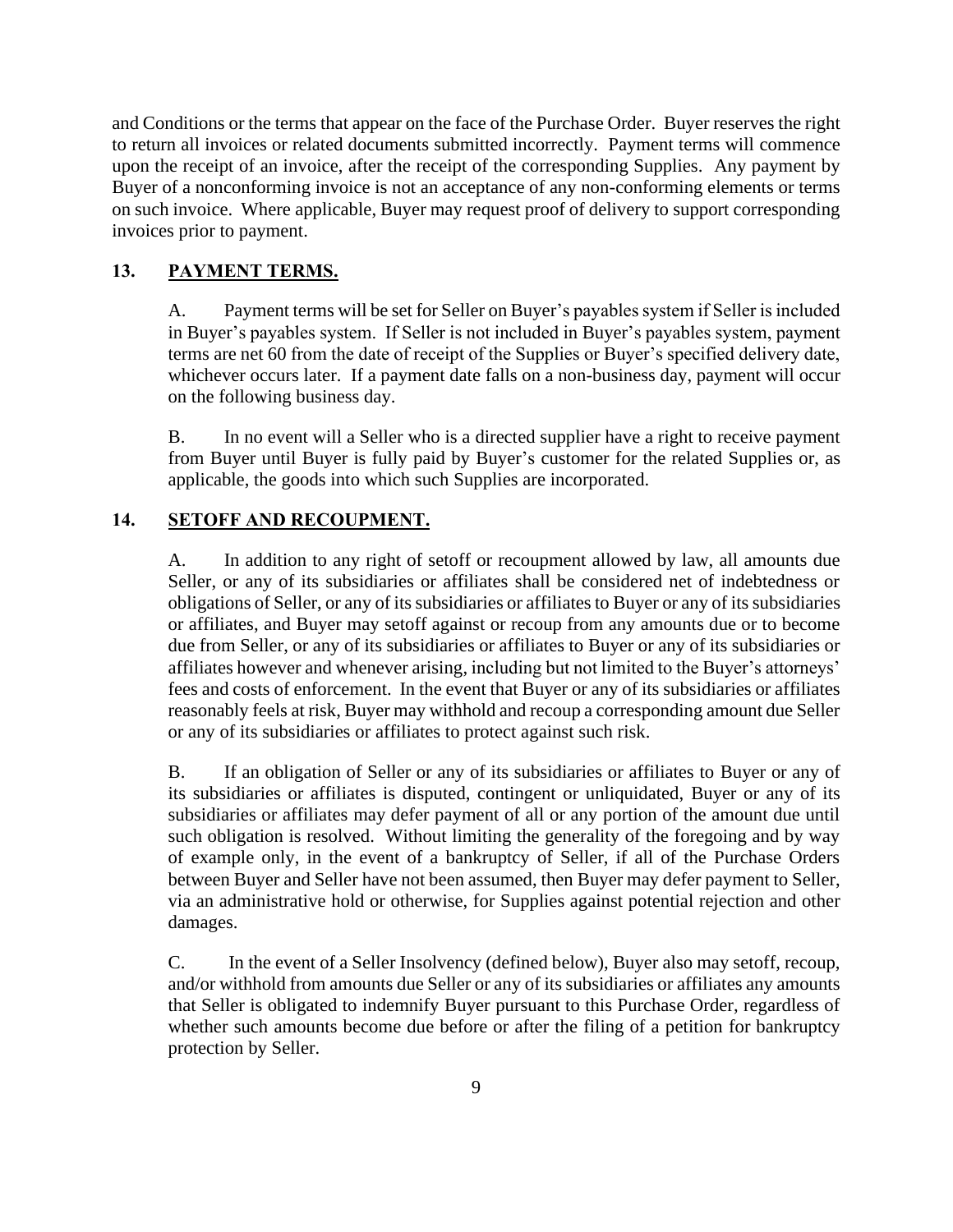#### **15. DOCUMENTATION.**

Packing slips (which shall accompany the Supplies), shipping documents and memos, ASN (Advanced Shipping Notice) documents, and bills of lading shall show the Purchase Order number, vendor, and item and reference numbers. Shipping documents shall be mailed on the shipment date and must include the ASN, SID, Bill of Lading or Packing Slip numbers relating to each shipment. Value of the Supplies shall not be declared on shipments F.O.B. point of origin. For each international shipment, Seller shall include a customs valuation invoice (using the value set forth in the Purchase Order), with a master packing slip and shall furnish all other required export/import documents. Export and trade credits shall belong to Buyer. Seller shall furnish (i) all documents required to obtain export credits and customs drawbacks; (ii) certificates of origin of the materials and Supplies provided and the value added in each country; (iii) all NAFTA, AALA and other related documents; (iv) all required export licenses or authorizations; and (v) any other documents requested by Buyer or any of its customers. Seller warrants that the contents of such documents shall be true and accurate. Seller shall indemnify Buyer for any damages, including but not limited to duties, interest and penalties, arising from a false or inaccurate statement.

#### **16. TRANSPORTATION.**

The Supplies provided by Seller shall be properly packed, marked, loaded and shipped as required by this Purchase Order and by the transporting carrier. Unless Buyer instructs otherwise, the Supplies shall be shipped FOB Buyer's location (DDP according to Incoterms 2010), and shall be shipped in a manner that permits the lowest transportation rates to apply and adequately protects the quality of the Supplies. Seller shall reimburse Buyer for all expenses, including damage to the Supplies, incurred due to improper packing, marking, loading or routing. The risk of loss or damage in transit shall be upon Seller, except where shipment is by Buyer's vehicle, in which case the risk of loss or damage shall pass to Buyer upon completion of loading. Upon submission of proper invoices, Buyer shall process such invoices for payment. All cash discounts shall be computed from the date of receipt by Buyer of a final invoice or receipt of the Supplies, whichever occurs later. Cash discounts shall be based on the full amount of invoice, less freight charges and taxes if itemized separately on the invoice.

#### **17. TECHNOLOGY AND LICENSES.**

A. All Supplies, including, but not limited to, any idea, invention, concept, design, prototype, product configuration, process, technique, procedure, system, plan, model, program, software or code, data, specification, drawings, diagram, flow chart, documentation, or the like that are created in the course of performing any Purchase Order and any associated intellectual property rights therein are the sole and exclusive property of Buyer. Seller agrees that all works of authorship created by Seller in connection with each Purchase Order are "works made for hire" on behalf of Buyer as that term is used in connection with the U.S. Copyright Act. The term "intellectual property" as used herein means all patents, patent applications, patentable subject matter, copyrights, copyrightable subject matter, work of authorship, derivative works, trademark, trade name, trade dress,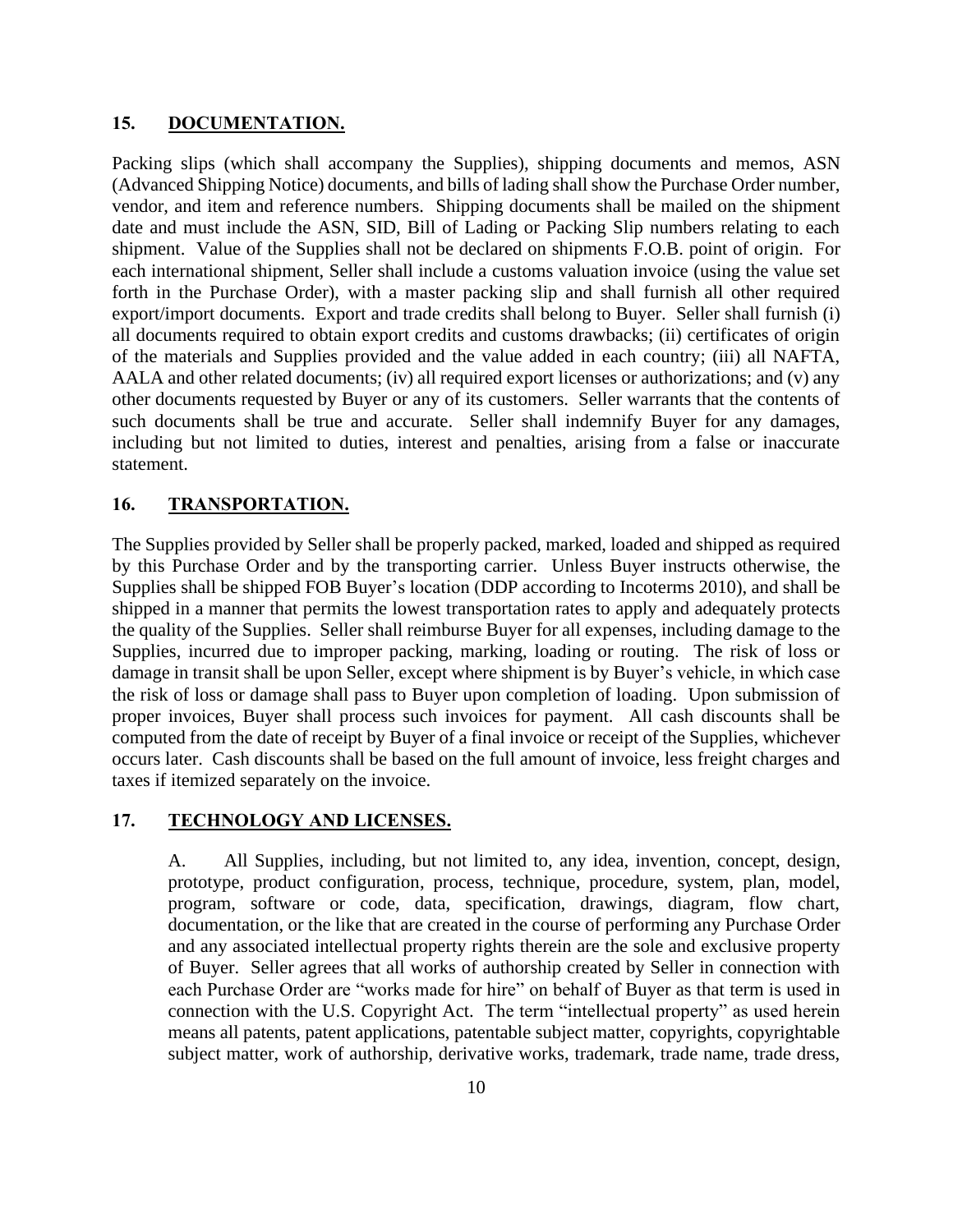trade secrets, know-how, and any other subject matter, material, or information that is considered by Buyer to be proprietary or confidential and/or that otherwise qualifies for protection under any law providing or creating intellectual property rights, including the Uniform Trade Secrets Act.

B. Seller hereby assigns to Buyer ownership of all right, title, and interest in the Supplies and any associated intellectual property created therein, and further agrees to cooperate with Buyer and to assist in the preparation and execution of all documents relating to any effort by or on behalf of Buyer to apply for, obtain, maintain, transfer, or enforce any intellectual property right related to the Supplies at the request and expense of Buyer.

C. Seller expressly warrants that the Supplies shall not incorporate any intellectual property (including copyright, patent, trade secret, mask work, or trademark rights) of any third party, and further agrees that Seller shall not disclose to Buyer any confidential information, including any trade secrets, of any third party.

D. Seller grants to Buyer an irrevocable, non-exclusive, royalty-free, worldwide license with the right to grant sublicenses to affiliates to use any technical information, know how, copyrights, and patents, or other intellectual property owned or controlled by Seller or its affiliates to make, have made, use, sell, and import any Supplies provided by Seller under a Purchase Order. Such license shall be effective from the first delivery under a Purchase Order.

E. Seller expressly warrants that all Supplies will not and do not infringe any patent, trademark, copyright or other intellectual property of any third party. Seller (i) agrees to defend, hold harmless and indemnify Buyer and its customers against all claims, demands, losses, suits, damages, liability and expenses (including actual fees for attorneys, experts and consultants, settlement costs and judgments) arising out of any suit, claim or action for actual or alleged direct or contributory infringement of, or inducement to infringe, any United States or foreign patent, trademark, copyright or other proprietary right by reason of the manufacture, use or sale of the Supplies, including infringement arising out of compliance with specifications furnished by Buyer or for actual or alleged misuse or misappropriation of a trade secret resulting directly or indirectly from Seller's actions; and (ii) waives any claim against Buyer and its customers, including any hold-harmless or similar claim, whether known or unknown, contingent or latent, in any way related to a claim asserted against Seller or Buyer for infringement of any patent, trademark, copyright or other proprietary right, including claims arising out of compliance with specifications furnished by Buyer.

F. Seller shall ensure that any subcontractors to Seller have contracts with Seller in writing consistent with the terms of this Section 17 to ensure that the protections required by Buyer from Seller are also received from subcontractors for the benefit of Buyer and Seller.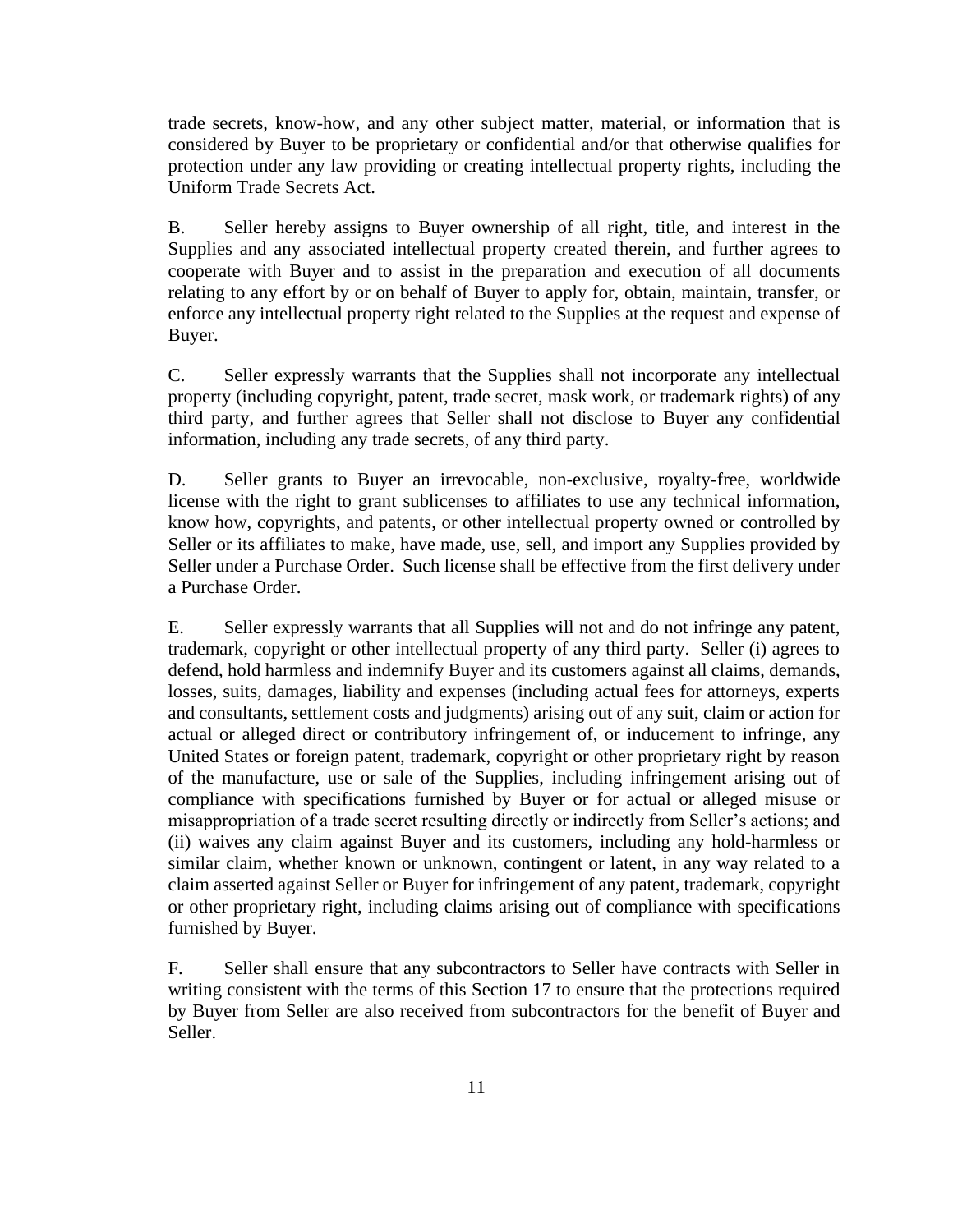#### **18. CONFIDENTIALITY.**

A. Seller acknowledges and agrees that it will be obligated to maintain the secrecy and confidentiality of all information disclosed by Buyer to Seller during the course of work under any Purchase Order ("Confidential Information"), including, but not limited to, any information regarding Buyer or its business or its customers, the existence and terms of any Request for Quotation or Purchase Order, and any drawings, specifications, or other documents prepared by either party in connection with any Request for Quotation or Purchase Order, and the features of all parts, equipment, tools, gauges, patterns, and other items furnished or disclosed to Seller by Buyer. Seller agrees that it will not disclose Confidential Information to or use Confidential Information with or for the benefit of itself or any third party without prior written authorization from Buyer. Seller also agrees to adopt measures to protect the secrecy and confidentiality of Confidential Information that are reasonable under the circumstances. Notwithstanding the foregoing, Seller may disclose portions of the Confidential Information to third parties if it is required for Seller to fulfill its obligations under a Purchase Order and if such third parties have agreed to conditions of confidentiality at least as stringent as those contained herein. Confidential Information shall not include any information that (a) was in the possession of Seller before receipt from Buyer; (b) is or becomes available to the public through no fault of Seller; or (c) is received by Seller in good faith from a third party having no duty of confidentiality to Buyer.

B. The obligations of Seller with respect to Confidential Information shall remain in effect during the time that any Confidential Information is considered by Buyer to be secret or confidential or otherwise qualify for protection under the Uniform Trade Secrets Act. At the request of Buyer, Seller will return to Buyer all materials (in any form) that include, incorporate, or otherwise contain Confidential Information of Buyer.

C. Unless otherwise agreed in a Signed Writing, all information provided by Seller to Buyer in connection with each Purchase Order shall be disclosed on a non-confidential basis, and Buyer shall have no duty to maintain the secrecy or confidentiality of such information.

D. Seller shall not sell or dispose of, as scrap or otherwise, any completed or partially completed or defective Supplies manufactured hereunder that are unique to Buyer without defacing or rendering them unsuitable for use.

E. The protections for Confidential Information under this Purchase Order shall be in addition to any protections to which Buyer is entitled under any separate nondisclosure and/or confidentiality agreement.

## **19. CHANGES.**

A. Buyer reserves the right at any time to direct changes, or cause Seller to make changes, to the Supplies under any Purchase Order including, but not limited to, changes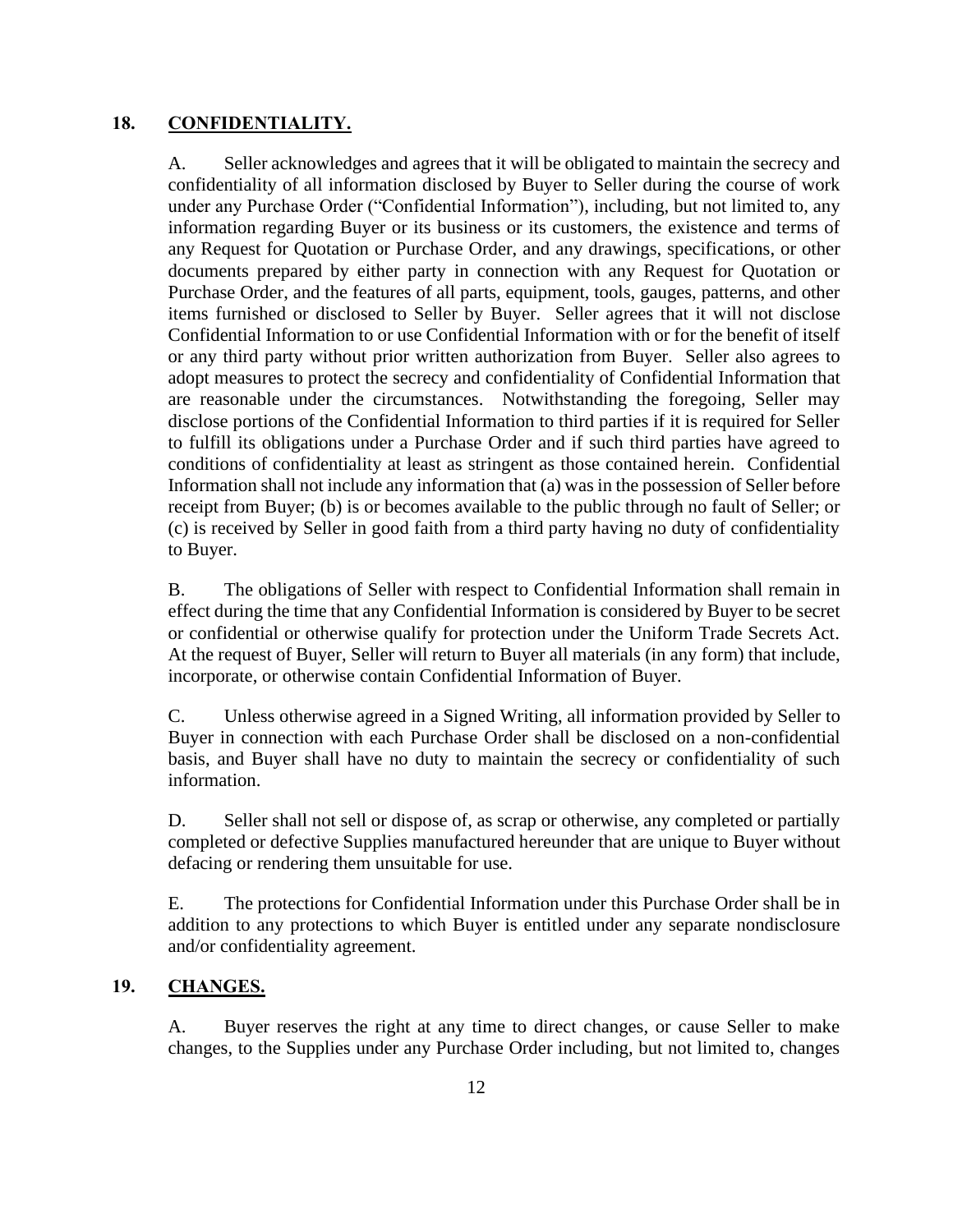in the design (including drawings and specifications), processing, methods of packaging and shipping and the date or place of delivery of the Supplies covered by the Purchase Order or to otherwise change the scope of the work covered by the Purchase Order including work with respect to such matters as inspection, testing or quality control, and Seller agrees to promptly make such changes. Any such changes shall be deemed not to affect the time for performance or cost under the Purchase Order unless (i) Seller provides Buyer with written notice of a claim for adjustment to time for performance or cost within ten (10) days after Buyer's notice to Seller of the change and (ii) after auditing such claim, Buyer determines that an adjustment (up or down) is appropriate. Any such claim by Seller for adjustment to time for performance or cost under a Purchase Order must be solely and directly the result of the change directed by Buyer and any notice of such claim shall be effective only if accompanied by all relevant information sufficient for Buyer to verify such claim. In addition, Buyer shall have the right to audit all relevant records, facilities, work or materials of Seller to verify any claim. Seller shall consider and advise Buyer of the impact of a design change on the system in which the Supplies covered by the Purchase Order are used. Nothing in this Section 19 shall excuse Seller from performing under the Purchase Order as changed pending resolution of any claim by Seller for adjustment to time or cost.

B. Without the prior approval of Buyer on the face of a Purchase Order amendment or in a Signed Writing, Seller shall not make any changes to any Purchase Order or the Supplies covered by the Purchase Order, including, without limitation, changing (i) any third party supplier to Seller of services, raw materials or goods used by Seller in connection with its performance under the Purchase Order, (ii) the facility from which Seller or such supplier operates, (iii) the price of any of the Supplies covered by the Purchase Order, (iv) the nature, type or quality of any services, raw materials or goods used by Seller or its suppliers in connection with the Purchase Order; (v) the fit, form, function, appearance, performance of any Supplies covered by the Purchase Order; or (vi) the production method, or any process or software used in the production or provision of any Supplies under the Purchase Order. All Supplies which are changed must go through the PPAP approval process, if applicable, before they can be accepted by Buyer. Any changes by Seller to any Purchase Order or the Supplies covered by the Purchase Order without the prior approval by Buyer on the face of a Purchase Order amendment or in a Signed Writing shall constitute a breach of the Purchase Order.

### **20. US C-TPAT (U.S. CUSTOMS SERVICE'S CUSTOMS TRADE PARTNERSHIP AGAINST TERRORISM).**

For Seller's Supplies to be imported in the United States, Seller shall accept, implement and comply with all applicable recommendations or requirements of the United States Customs and Board Protection Service's Customs Trade Partnership Against Terrorism ("C-TPAT") initiative (https://www.cbp.gov/border-security/ports-entry/cargo-security/ctpat). At Buyer's or the Customs and Board Protection Service's request, Seller shall certify in writing its acceptance, implementation and compliance with the C-TPAT and any accompanying recommendation and guidelines. Seller shall indemnify and hold Buyer harmless from and against any liability, claims,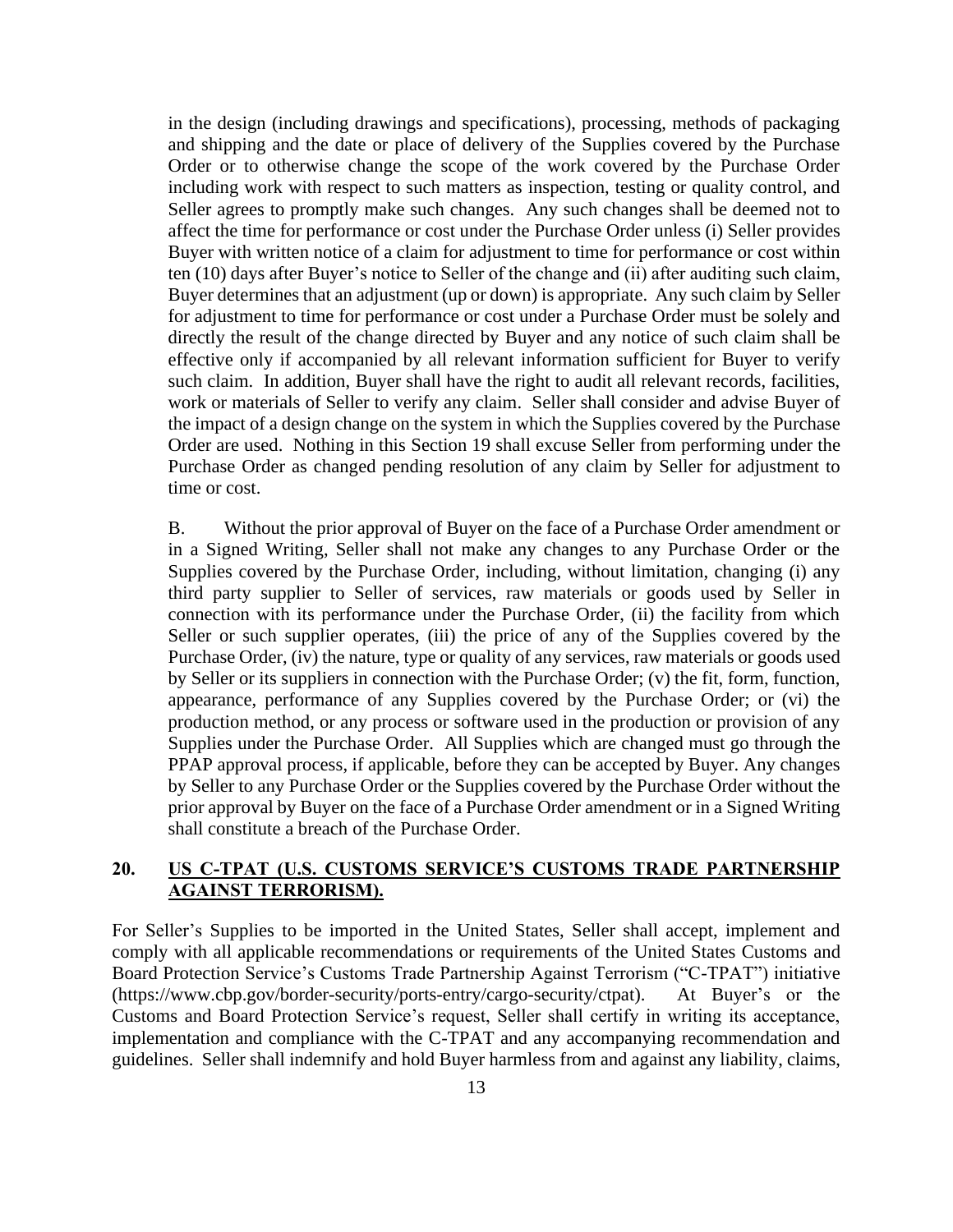demands or expenses (including attorney's or other professional fees) arising from or relating to Seller's not accepting, implementing or complying with C-TPAT.

# **21. FAIR LABOR STANDARDS.**

Seller hereby agrees to comply with all applicable requirements of Sections 6.7 and 12 of the Fair Labor Standards Act, 29 USC §§ 201 et seq. in the performance of work under any Purchase Order, and with all applicable regulations and orders issued under Section 14 thereof.

## **22. FEDERAL ACQUISITION REGULATION FLOWDOWN.**

If this Purchase Order is issued in support of a U.S. Government prime contract or subcontract, the flow down Federal Acquisition Regulation ("FAR") clauses and any applicable agency supplements thereto, as applicable, are incorporated herein by reference. Without limiting the generality of the foregoing, Seller shall comply with the following clauses relating to contracts with the U.S. Government: (i) the Equal Opportunity clause, 41 CFR 60-1.4; (ii) the Affirmative Action for Disabled Veterans & Veterans of the Vietnam Era clause, 41 CFR 60-250.4; (iii) the Affirmative Action for Handicapped Workers clause, 41 CFR 60-741.4; (iv) Executive Order 13201; and (v) FAR regulations.

# **23. COMPLIANCE WITH LAWS; TOXIC SUBSTANCES; OSHA.**

A. Seller shall comply with all applicable laws, rules, regulations, orders, conventions, or standards enacted by the United States of America that regulate the manufacture, labeling, transportation, licensing, approval or certification of Products or Services, including but not limited to, those relating to environmental matters, data protection and privacy, wages, hours and conditions of employment, subcontractor selection, discrimination, occupational health/safety and motor vehicle safety, and each Purchase Order shall be deemed to incorporate by reference all the clauses required by the provisions of said laws, Purchase Orders, rules, regulations and ordinances. Among other things, Seller agrees to comply with the Occupational Safety & Health Act, 29 U.S.C. §§651 et seq. and the Toxic Substance Control Act, 15 U.S.C. §§2601 et seq.

B. All purchased materials used in manufacture of the Supplies shall satisfy current governmental and safety constraints on restricted, toxic and hazardous materials as well as environmental, electrical and electromagnetic considerations applicable to the country of manufacture and sale. Prior to shipment, Seller will furnish applicable Material Safety Data Sheets as well as information on the safe use and hazards associated with use of the Supplies. Seller must be in compliance with ISO14001, IATF 16949 and ELV or their successors, as amended from time to time. Seller further represents and warrants that neither it nor any of its subcontractors will utilize child, slave, prisoner or any other form of forced or involuntary labor, or engage in corrupt business practices, in the supply of the Supplies under this Purchase Order. At Buyer's request, Seller shall certify in writing its compliance with the foregoing.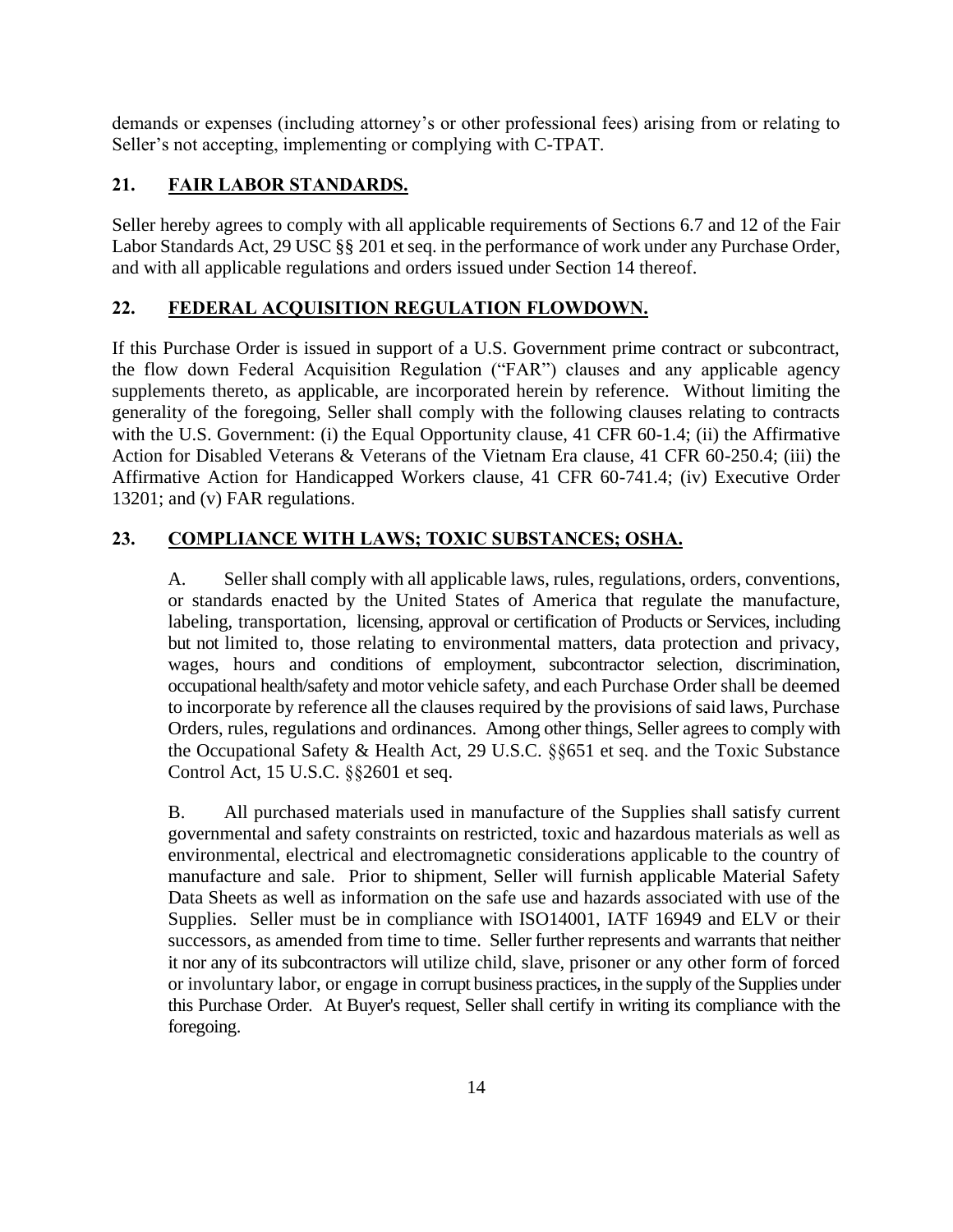C. Seller shall indemnify and hold Buyer harmless from and against any liability claims, demands or expenses (including, without limitation, attorneys' or other professional fees) arising out of or in connection with Seller's non-compliance with the provisions of this Section 23.

#### **24. INSURANCE.**

In addition to all other insurance coverage required by applicable law, Seller shall maintain insurance, at its own expense, in amounts acceptable to Buyer and that such insurance will adequately protect Buyer against all damages, liabilities, claims, losses and expenses (including attorney's fees). In particular, Seller shall provide workers' compensation, automobile and comprehensive general liability insurance, including coverage for contractual liability, products liability and completed operations, in the following amounts and coverages: (a) General liability insurance with limits of \$1 million per occurrence and \$2 million general aggregate; (b) Employment practices liability insurance with a limit of no less than \$1m; (c) Commercial automobile liability with limits no less than a \$1 million, combined single limit; (d) Workers' compensation insurance in the statutory amount / with Employers Liability limits of \$1 million; and (e) Excess/umbrella coverage of \$5 million per occurrence applying over the primary commercial general liability, auto liability, and employer's liability coverages. Seller agrees that such insurance will adequately protect Buyer against such damages, liabilities, claims, losses and expenses (including attorney's fees). Seller agrees to submit certificates of insurance, evidencing its insurance coverage when requested by Buyer. Seller will name Buyer as an additional insured on all policies specified above, indicating Sellers policies shall be primary and not contributory with any coverage carried by Buyer, with the exception of workers' compensation insurance policies.

## **25. INDEMNIFICATION.**

A. Seller shall indemnify and hold harmless Buyer and its affiliated companies, their directors, officers, employees, invitees, agents and customers ("Indemnitees") from and against all liability, demands, claims, losses, costs, actions, judgments, fines, penalties, damages and expenses, including reasonable attorney's fees (collectively, "Liabilities") incurred by Indemnitees by reason of or on account of any breach of this Purchase Order, warranty claims, product recall claims, product liability claims, injuries to persons, including death, or damage to property caused by Seller, its employees, agents, subcontractors, or in any way attributable to the performance of Seller, its employees, agents, or invitees; provided, however, that Seller's obligation to indemnify Buyer shall not apply to any Liabilities solely arising from Buyer's negligence. Seller waives the application of the doctrine of comparative negligence and other doctrines that may otherwise allocate the liability covered by Seller's indemnity. This indemnification obligation shall be in addition to Seller's warranty obligations.

B. Within a reasonable time of becoming aware of any actual or potential Liabilities, Buyer shall notify Seller. Seller, at Buyer's option and at Seller's expense, will undertake defense of such actual or potential Liabilities through counsel approved by Buyer.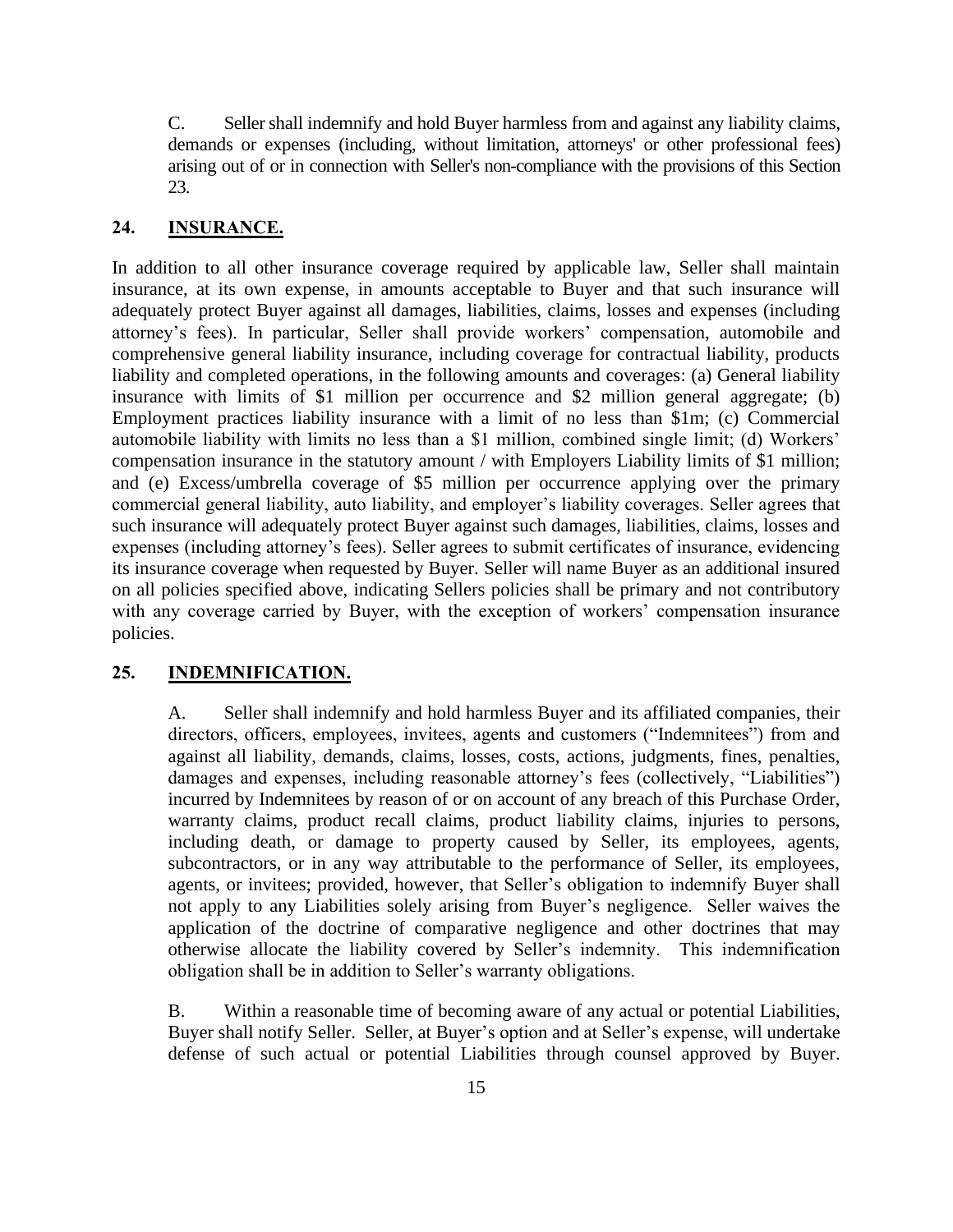Provided, however, that Seller shall first obtain authorization from Buyer before settlement is made of the actual or potential Liabilities if the terms of such settlement could materially adversely affect Buyer, including any term which admits the existence of a defect in Supplies or a failure of Buyer to fully and faithfully perform its obligations. In the alternative, Buyer may elect to undertake defense of such Liabilities to the extent it is asserted against Buyer, and Seller shall reimburse Buyer on a monthly basis for all expenses, attorney fees, and other costs incurred by Buyer.

### **26. SELLER FINANCIAL AND OPERATIONAL CONDITION.**

A. Seller represents and warrants to Buyer as of the date of each Purchase Order (which representations and warranties shall be deemed repeated as of the date of Seller's acceptance of each Release under the Purchase Order and at the time of each delivery under the Purchase Order) that: (i) it is not insolvent and is paying all debts as they become due; (ii) that it is in compliance with all loan covenants and other obligations; (iii) all financial information provided by Seller to Buyer concerning Seller is true and accurate; (iv) such financial information fairly represents Seller's financial condition; and (v) all financial statements of Seller have been prepared in accordance with generally accepted accounting principles, uniformly and consistently applied.

B. Upon Buyer's request, Seller shall provide copies of its quarterly and/or annual financial statements. Seller shall permit Buyer and its representatives to review Seller's books and records concerning compliance with each Purchase Order and Seller's overall financial condition, and Seller also shall provide Buyer with full and complete access to all such books and records for such purpose. Seller agrees that, if Seller experiences any delivery or operational problems, Buyer may, but is not required to, designate a representative to be present in Seller's applicable facility to observe Seller's operations. Seller agrees that, if Buyer provides to Seller any accommodations (financial or other, including providing designated representatives as set forth above) that are necessary for Seller to fulfill its obligations under any Purchase Order, Seller shall reimburse Buyer for all costs, including attorneys' and other professionals' fees, incurred by Buyer in connection with such accommodations and shall grant a right of access to Buyer to use Seller's premises, machinery, equipment and other property necessary for the production of Supplies covered by such Purchase Order (and a lien to secure the access right) under an access and security agreement. Additionally, Seller agrees to provide prompt written notice to Buyer of any impending or threatened insolvency of the Seller.

#### **27. SELLER INSOLVENCY.**

Buyer may immediately terminate each Purchase Order without any liability of Buyer to Seller upon the occurrence of any of the following or any other similar or comparable event (each, a "Seller Insolvency"): (i) insolvency of Seller; (ii) Seller's inability to promptly provide Buyer with adequate and reasonable assurance of Seller's financial capability to perform timely any of Seller's obligations under any Purchase Order; (iii) filing of a voluntary petition in bankruptcy by Seller; (iv) filing of an involuntary petition in bankruptcy against Seller; (v) appointment of a receiver or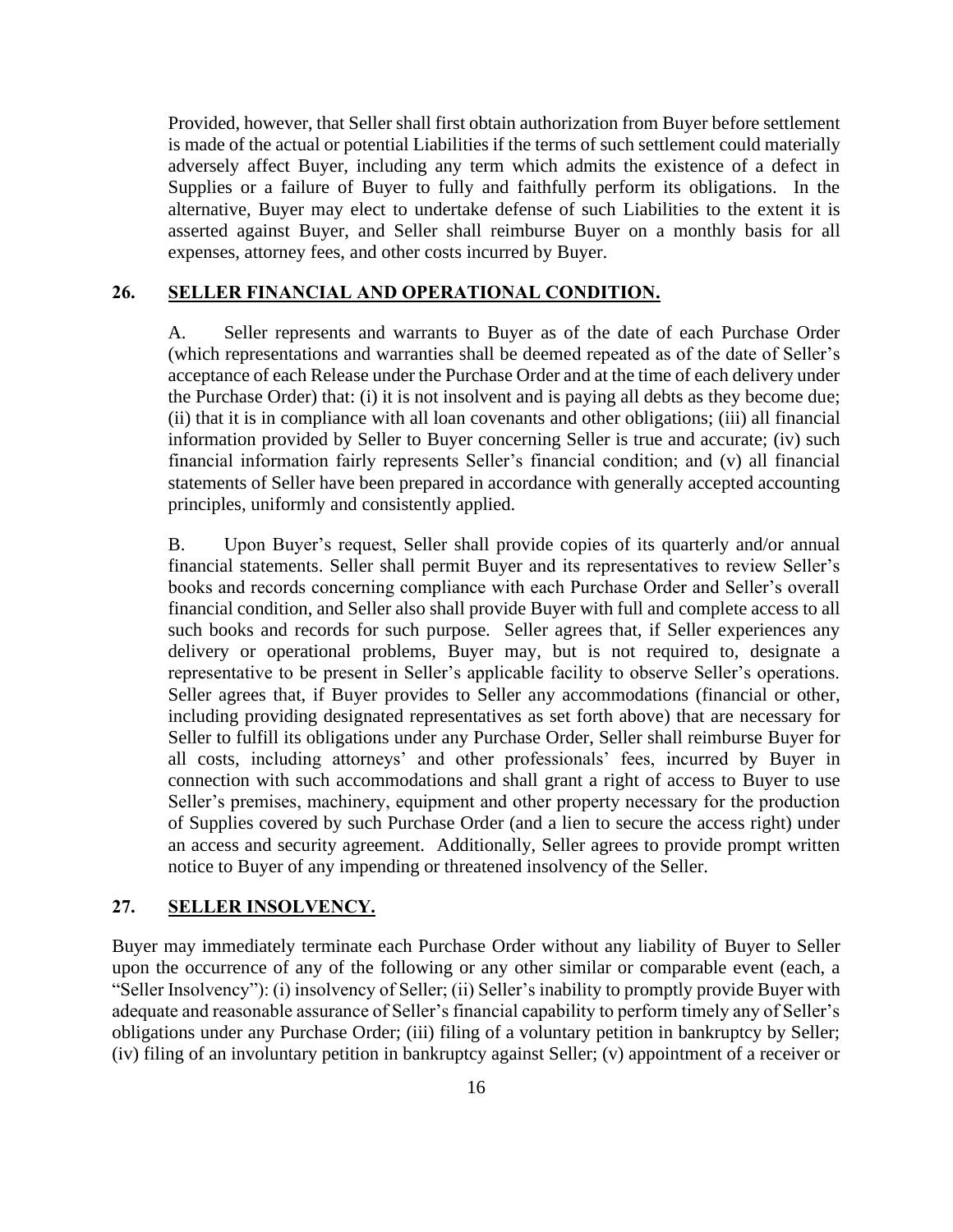trustee for Seller; or (vi) execution of an assignment for the benefit of creditors of Seller. Seller shall reimburse Buyer for all costs incurred by Buyer in connection with a Seller Insolvency, including, but not limited to, all attorneys' fees and other professional fees.

## **28. RIGHTS OF ENTRY, RECLAMATION, AND INSPECTION.**

Buyer shall have the right to enter Seller's facility during normal business hours or, in the event of a Seller shutdown, at reasonable times, to inspect the facility, Supplies, materials and any property of Buyer covered by each Purchase Order and, without the necessity of a Purchase Order, may enter upon Seller's property and remove property belonging to Buyer or any customer of Buyer, including, without limitation, Buyer's Property and other goods, inventory or Seller's Property that has been or is agreed to be sold to Buyer under the Purchase Order. Buyer's inspection of the Supplies, whether during manufacture, prior to delivery or within a reasonable time after delivery, shall not constitute acceptance of any work in process or finished Supplies.

## **29. AUDIT RIGHTS.**

Buyer and its customers shall have the right at any reasonable time to examine all relevant documents, records, materials, equipment, tooling and Supplies in the possession or under the control of Seller relating to any of Seller's obligations under this Purchase Order or any other Purchase Order. Seller agrees to reasonably cooperate in any such audit request by the Buyer. Seller shall maintain all relevant books and records relating to a Purchase Order for a period of five years after delivery of Supplies or completion of services hereunder.

### **30. TERMINATION FOR DEFAULT.**

Buyer reserves the right to terminate immediately all or any part of each Purchase Order, without any liability of Buyer to Seller, in the event of any default by Seller. The following are causes, among others, allowing Buyer to terminate the Purchase Order: (i) if Seller repudiates, breaches or threatens to breach any of the terms of the Purchase Order, including, without limitation, Seller's warranties; (ii) if Seller fails to perform or deliver Supplies as specified by Buyer; (iii) if Seller fails to provide Buyer with adequate and reasonable assurance of Seller's ability to perform timely any of Seller's obligations under any Purchase Order, including, without limitation, delivery of Supplies; (iv) if Buyer terminates for breach any other Purchase Order issued by Buyer to Seller in accordance with the terms of such Purchase Order (whether or not such other Purchase Order is related to the Purchase Order); or (v) if Seller fails to remain competitive with respect to price, quality, delivery, technology, payment terms, or customer support. In the event of a termination for default, Buyer shall be entitled to recover from Seller, among other things, all costs incurred by Buyer in purchasing substitute Supplies from an alternative supplier.

## **31. TERMINATION FOR CHANGE OF CONTROL.**

In addition to its other remedies, Buyer may, at its option, terminate this Purchase Order without any liability to Seller, except as specified in Section33, for a change of control of Seller. A change of control of Seller includes: (a) the sale, lease or exchange of a substantial portion of Seller's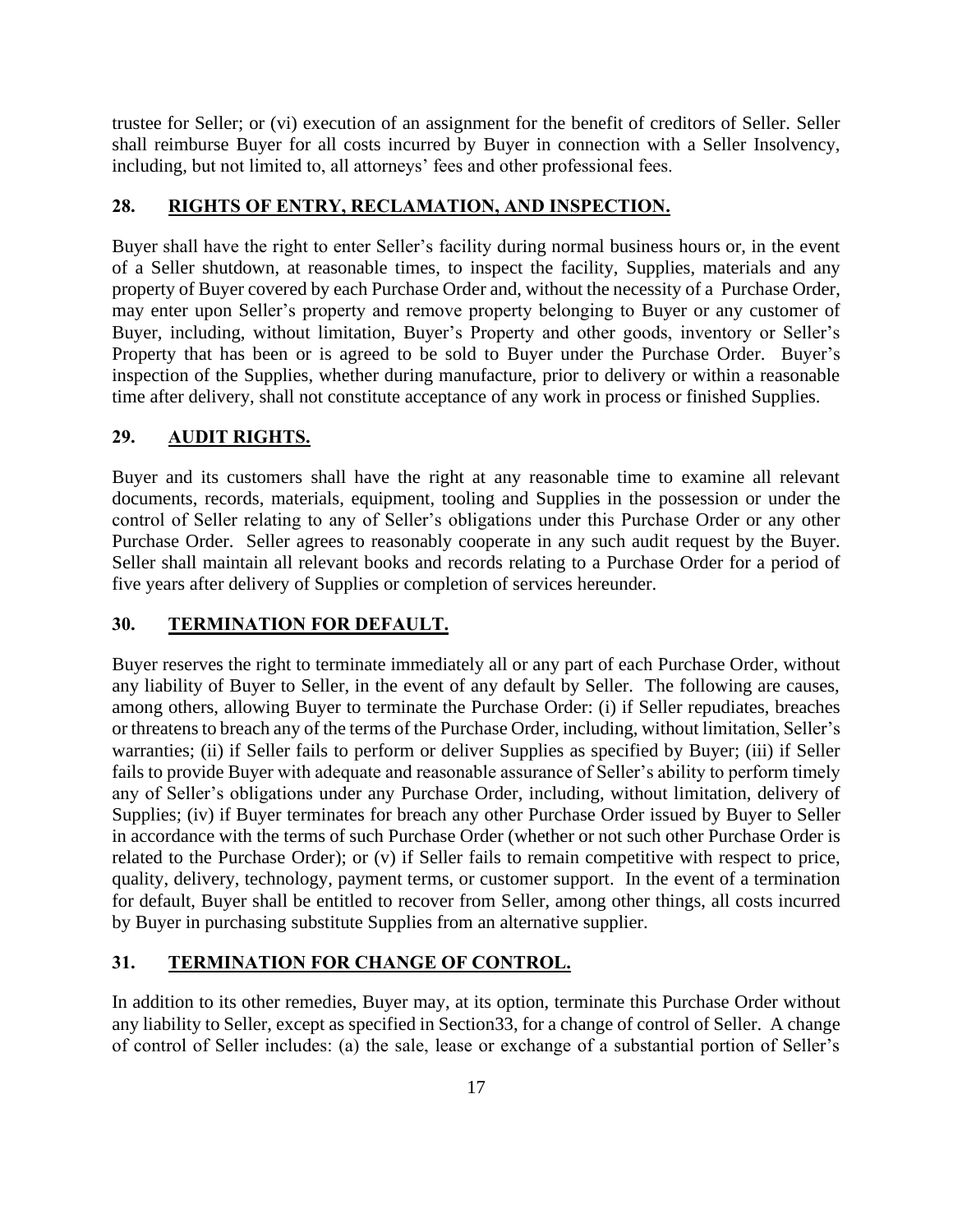assets used for the production of Supplies, or the entrance into an agreement by Seller regarding the same; (b) the sale or exchange of more than 20% of Seller's stock or other ownership interest (or of such other amount as would result in a change of control of Seller), or the entrance into an agreement regarding the same; or (c) the execution of a voting or other agreement providing a person or entity with control of Seller or control of more than 20% of Seller's stock or other ownership interest (or of such other amount as would result in a change of control of Seller). Seller shall notify Buyer promptly in writing in the event of the earlier of (i) the entrance into an agreement, or (ii) the occurrence of an event described above in this Section. In the event of a termination pursuant to this Section31, Buyer shall give Seller written notice of the termination at least thirty (30) days prior to the effective termination date.

#### **32. TERMINATION FOR CONVENIENCE.**

In addition to any other right of Buyer to terminate each Purchase Order, Buyer may at its option, immediately terminate all or any part of the Purchase Order at any time and for any reason by giving written notice to Seller.

#### **33. TERMINATION CLAIMS.**

A. Upon receipt of notice of termination pursuant to Sections 30, 31, or 32, Seller, unless otherwise directed in writing by Buyer, shall (i) terminate immediately all work under the Purchase Order; (ii) transfer title and deliver to Buyer the usable and merchantable finished Supplies, work in process, and raw materials/components that Seller produced or acquired in accordance with firm Release amounts under the Purchase Order and which Seller cannot use in producing Supplies for itself or for others; (iii) settle all claims by subcontractors approved by Buyer on the face of a Purchase Order or Purchase Order amendment or in a Signed Writing, if any, for reasonable actual costs that are rendered unrecoverable by such termination; (iv) take actions reasonably necessary to protect property in Seller's possession in which Buyer has an interest; and (v) upon Buyer's request, cooperate with Buyer in effecting the resourcing of the Supplies covered by the Purchase Order to an alternative supplier designated by Buyer.

B. Upon termination of any Purchase Order by Buyer under Sections 31 or 32, Buyer shall pay to Seller the following amounts produced in accordance with firm Release amounts under the Purchase Order without duplication: (i) the Purchase Order price for all finished and completed Supplies that conform to the requirements of the Purchase Order and not previously paid for; (ii) Seller's reasonable actual cost of the usable and merchantable work in process and raw materials/components transferred to Buyer in accordance with subsection A hereof; (iii) Seller's reasonable actual cost of settling claims for the obligations Seller would have had to the subcontractors approved by Buyer on the face of a Purchase Order or Purchase Order amendment or in a Signed Writing in the absence of termination; and (iv) Seller's reasonable actual cost of carrying out its obligations under subsections  $A(iv)$  and  $A(v)$ .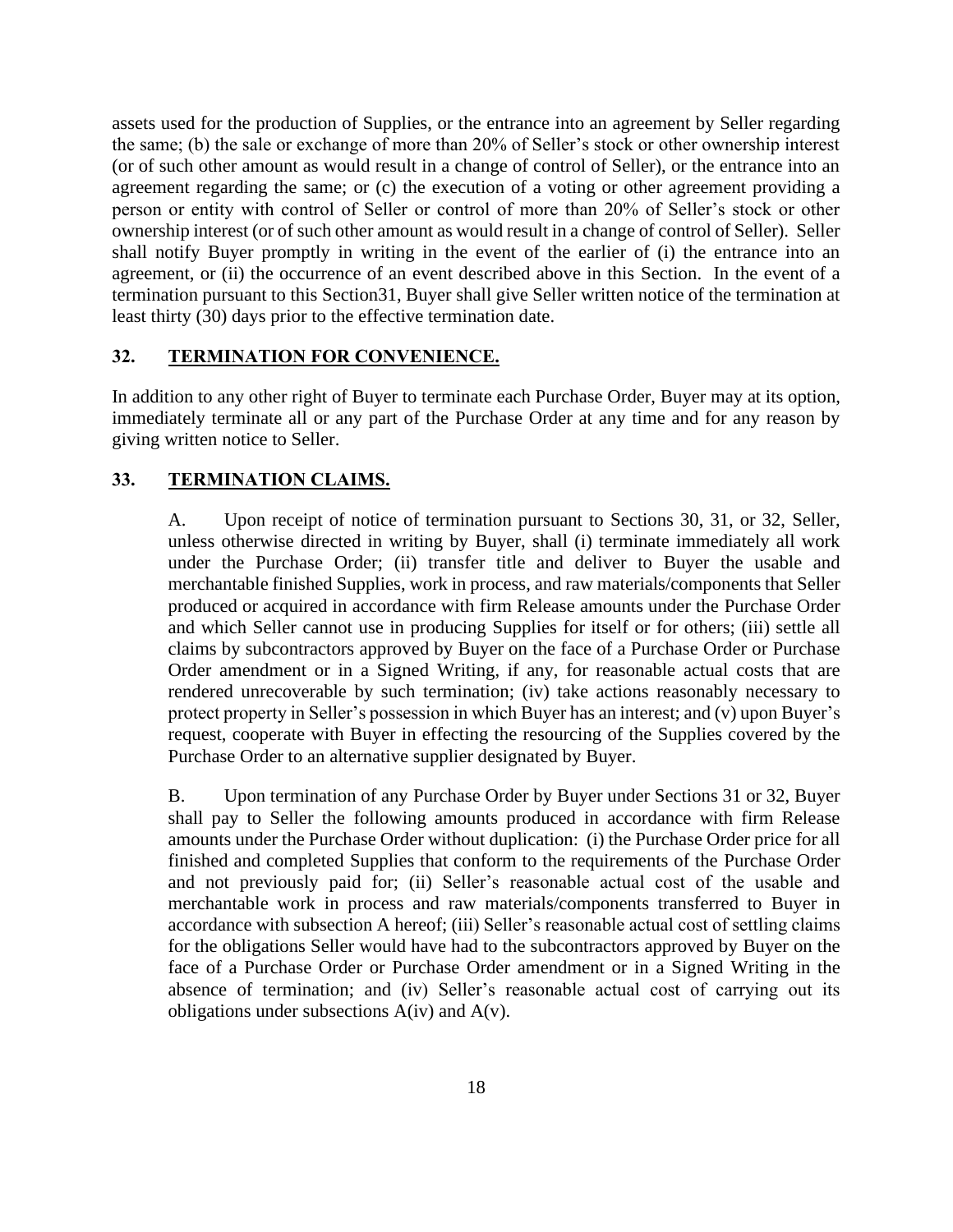C. Upon termination pursuant to Section 30, Seller shall not be entitled to any further payments by Buyer.

D. Except as expressly set forth in this Section 33, Buyer shall not be liable for and shall not be required to make payments to Seller, directly or on account of claims by Seller's subcontractors, for any other alleged losses or costs, whether denominated as loss of anticipated profit, unabsorbed overhead, interest on claims, product development and engineering costs, facilities and equipment rearrangement costs or rental, unamortized depreciation costs, ancillary exit charges (including, but not limited to, costs of riggers, warehousing, premium manufacturing costs, loading of trucks or other standard business procedures related to transitioning production to an alternative supplier), or general and administrative burden charges resulting from termination of the Purchase Order or otherwise. Notwithstanding anything to the contrary, Buyer's obligation to Seller upon termination shall not exceed the obligation Buyer would have had to Seller in the absence of termination.

E. Within thirty (30) days after the effective date of termination under Sections 31 or 32, Seller shall furnish to Buyer its termination claim, together with all supporting data which shall consist exclusively of the items of Buyer's obligation to Seller that are listed in this Purchase Order. Buyer may audit Seller's records before or after payment to verify amounts requested in Seller's termination claim.

#### **34. TRANSITION OF SUPPLY.**

A. Upon the expiration or earlier termination of any Purchase Order for whatever reason, Seller agrees to take all actions necessary in order to ensure that there is no interruption in the supply of Supplies to Buyer. Among other things, Seller agrees to take such actions as may be reasonably required by Buyer to accomplish the transition from Seller to an alternative seller, including, without limitation the following: (a) Seller shall provide all notices necessary or desirable for Buyer to resource the Purchase Order to an alternative seller; (b) Seller shall provide a sufficient bank of goods covered by the Purchase Order to ensure the orderly transition to any alternative seller chosen by Buyer; (c) Seller shall provide to Buyer all tooling and any other property furnished by or belonging to Buyer or any of Buyer's customers in as good a condition as when received by Seller, reasonable wear and tear excepted; (d) Buyer and the alternative seller reserve the right to access and actively participate during the disconnect or disassemble process for the Buyer's tooling or property, and the location, time and date of the exit shall be mutually agreeable between the Buyer and Seller; and (e) Seller shall, at Buyer's option: (i) assign to Buyer any or all supply contracts or Purchase Orders for raw material or components relating to the Purchase Order; (ii) sell to Buyer, at Seller's cost any or all perishable tooling and Supplies inventory relating to the Purchase Order; and/or (iii) sell to Buyer any of Seller's property relating to the Purchase Order and required for production of the Supplies, at a price equal to the unamortized portion of the cost of such items less any amounts Buyer previously has paid to Seller for the cost of such items. Seller shall provide documentation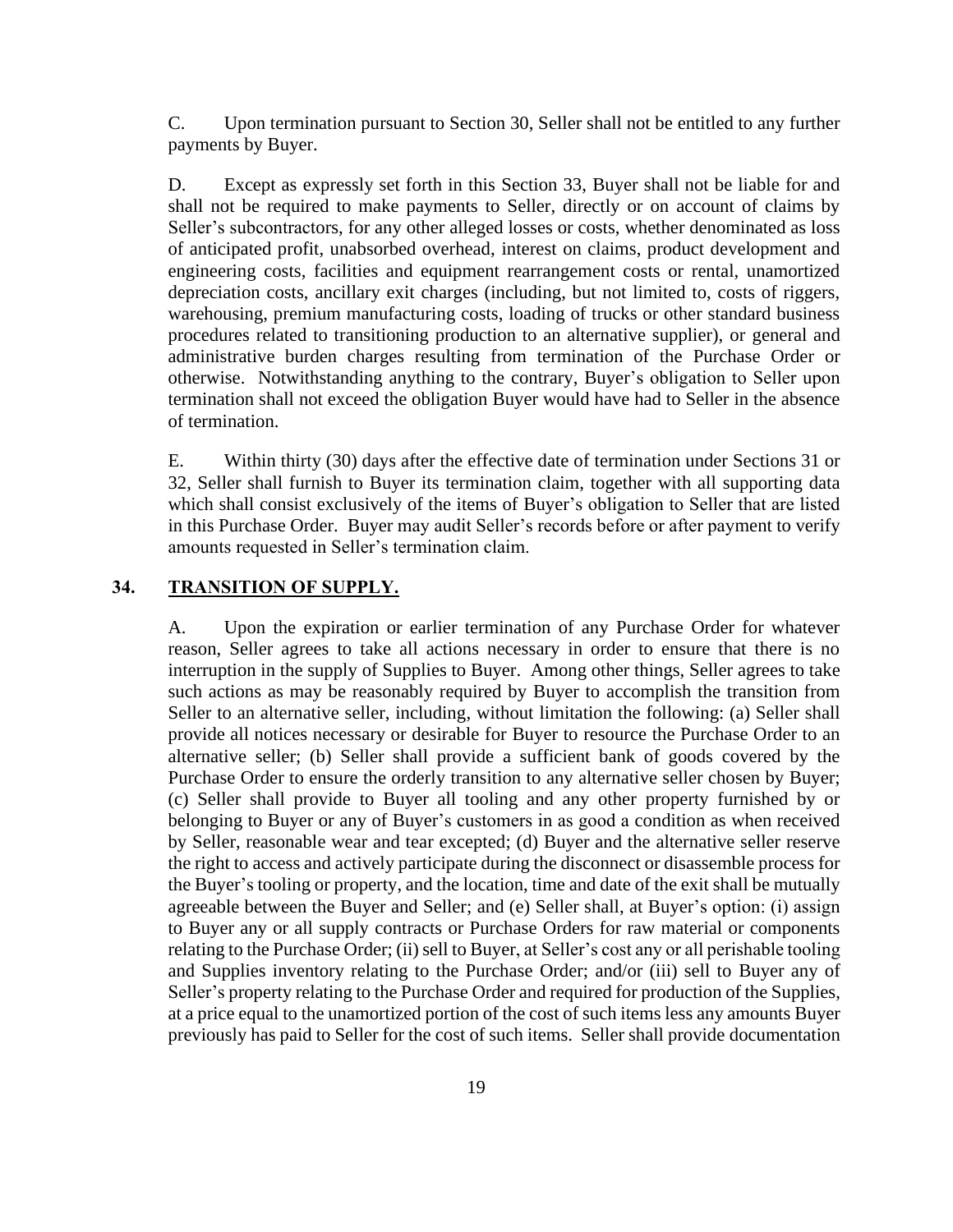supporting the original cost of any unamortized items. The term "alternative seller" expressly includes, but is not limited to, a Buyer-owned facility.

B. If Seller plans to discontinue production of the material used in the Supplies, Seller acknowledges that Buyer needs a minimum of one (1) year to resource and validate the Supplies in accordance with its customers' specifications. Seller agrees to build a bank of material prior to discontinuance of production to support Buyer's ability to validate a new or substitute material.

## **35. NO TERMINATION RIGHT BY SELLER.**

Because Buyer's commitments to its customers are made in reliance on Seller's commitments under each Purchase Order, Seller has no right to terminate any Purchase Order without the written consent of Buyer.

#### **36. FORCE MAJEURE.**

A. Any delay or failure of either party to perform its obligations shall be excused if it is caused by an extraordinary and unforeseeable event beyond the control of the nonperforming party and without the nonperforming party's fault or negligence, such as acts of God, fires, floods, windstorms, explosions, riots, natural disasters and wars. Written notice of such delay, including the anticipated duration of the delay, must be given by the nonperforming party within two (2) days of the event. During the period of any delay or failure to perform by Seller, Buyer, at its option, may purchase Supplies from other sources and reduce its schedules to Seller by such quantities, without liability to Buyer, or cause Seller to provide the Supplies from other sources in quantities and at times requested by Buyer and at the price set forth in this Purchase Order. If requested by Buyer, Seller shall, within five (5) days of such request, provide adequate assurance that the delay will not exceed such period of time as Buyer deems appropriate. If the delay lasts more than the time period specified by Buyer, or Seller does not provide adequate assurance that the delay will cease within such time period, Buyer may, among its other remedies, immediately cancel this Purchase Order, and all outstanding Releases issued pursuant thereto, without liability. Additionally, Seller shall reimburse Buyer for any increase in price that Buyer is required to pay to a substitute supplier in order to obtain the Supplies.

B. If a force majeure event continues for longer than five (5) calendar days, then Buyer, at its sole option, may terminate any Purchase Order affected thereby in whole or in part without any obligation or liability except that Buyer is still responsible for payment for Supplies that have been delivered to and accepted by Buyer prior to Force Majeure notice receipt. Seller acknowledges and agrees that the following will not excuse performance by Seller under theories of force majeure, commercial impracticability or otherwise and Seller expressly assumes these risks: (i) change in cost or availability of materials, components or services based on market conditions, supplier actions or contract disputes; (ii) failure of Seller's internal business systems related to the proper processing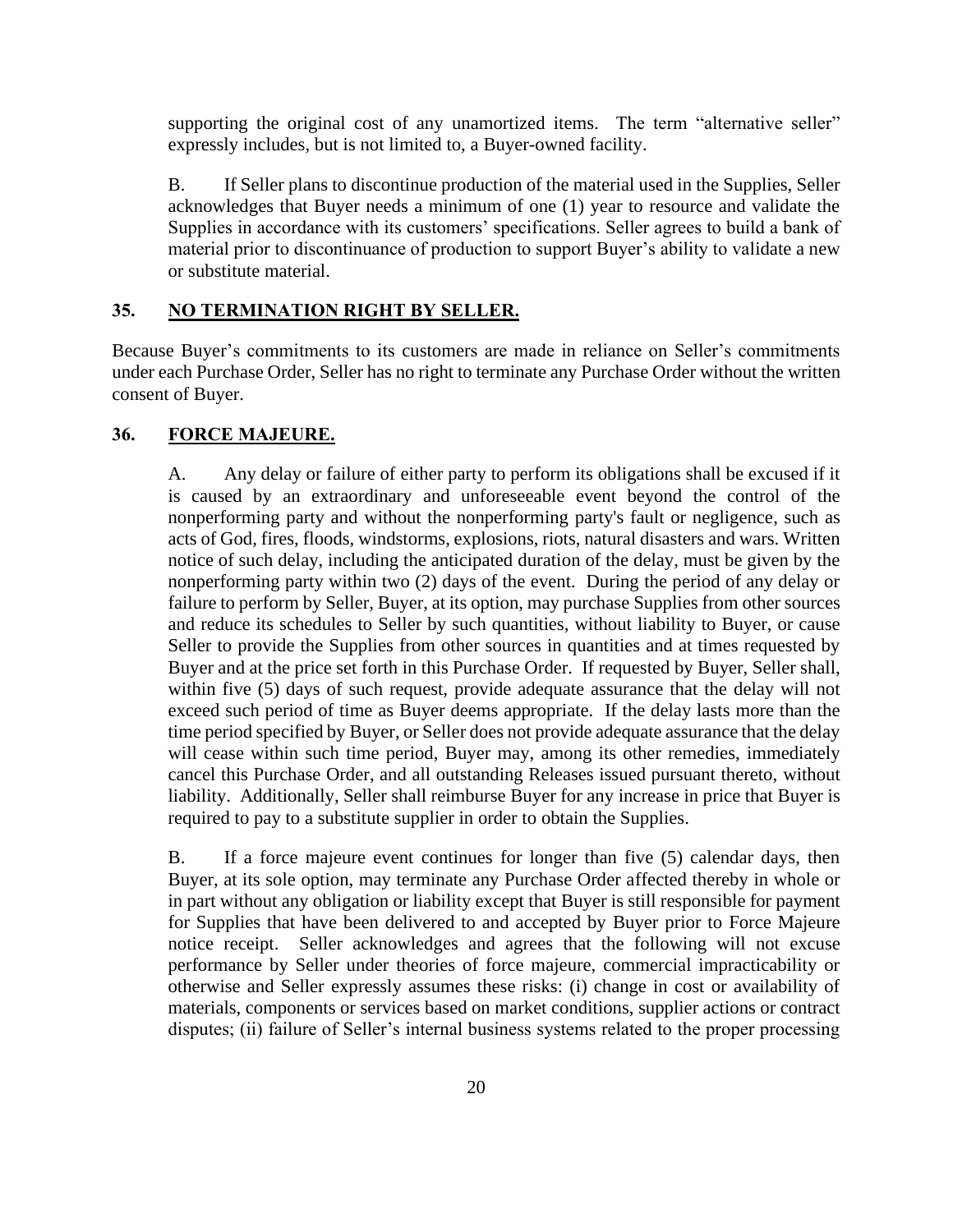of date information that results in any defect or failure in products or services, deliveries, or any other aspect of performance by Seller or its subcontractors.

C. Buyer may cancel any Purchase Order at any time prior to delivery or performance if its business is interrupted for reasons beyond Buyer's reasonable control. Buyer shall give prompt notice of such cancellation to Seller.

#### **37. LABOR DISPUTES; SELLER PLANT DOWNTIME.**

A. Seller shall notify Buyer in writing of any actual or potential labor dispute delaying or threatening to delay timely performance of this Purchase Order. Seller shall notify Buyer in writing six (6) months in advance of the expiration of any current labor contracts. Seller shall deliver a supply of finished Supplies at least thirty (30) days prior to the expiration of any such labor contract, in quantities and for storage at sites designated by Buyer. Costs of storage shall be an expense of Seller.

B. In the event of unplanned downtime at Seller's plant, Seller agrees to notify Buyer as soon as it becomes aware of any event which may lead to unplanned downtime at Seller's plant, and agrees to supply Products from alternative terminals or other locations where the Supplies are stored at no additional cost to Buyer (for product price, delivery, packaging). Seller agrees to provide a minimum of six (6) months' prior notice of planned downtime at its plant which will affect the production of the Supplies, or if such downtime is scheduled sooner than six (6) months in advance, then such notice shall be given promptly after the downtime is scheduled. Further, Seller shall give Buyer prompt notice of any unplanned downtime which affects the production of the Supplies (including those caused by a force majeure event). Seller agrees to maintain a minimum of thirty (30) days of Buyer's forecasted requirements for Supplies in Seller's inventory network in the event of unexpected downtime. Inventory levels may be audited by Buyer at periodic time periods throughout the term of the Purchase Order.

## **38. REMEDIES FOR BREACH BY SELLER.**

A. The rights and remedies reserved to Buyer in each Purchase Order shall be cumulative with, and additional to, all other or further remedies provided in law or equity.

B. Seller acknowledges and agrees that money damages would not be a sufficient remedy for any actual, anticipatory or threatened breach of any Purchase Order by Seller with respect to its delivery of Supplies to Buyer and that, in addition to all other rights and remedies which Buyer may have, Buyer shall be entitled to specific performance and temporary, preliminary and permanent injunctive or other equitable relief as a remedy for any such breach

C. Seller also acknowledges and agrees that shutting down a customer's plant creates issues for which money damages are not a sufficient remedy. While the cost of a plant shutdown may easily generate substantial costs, the damages to Buyer's relationship with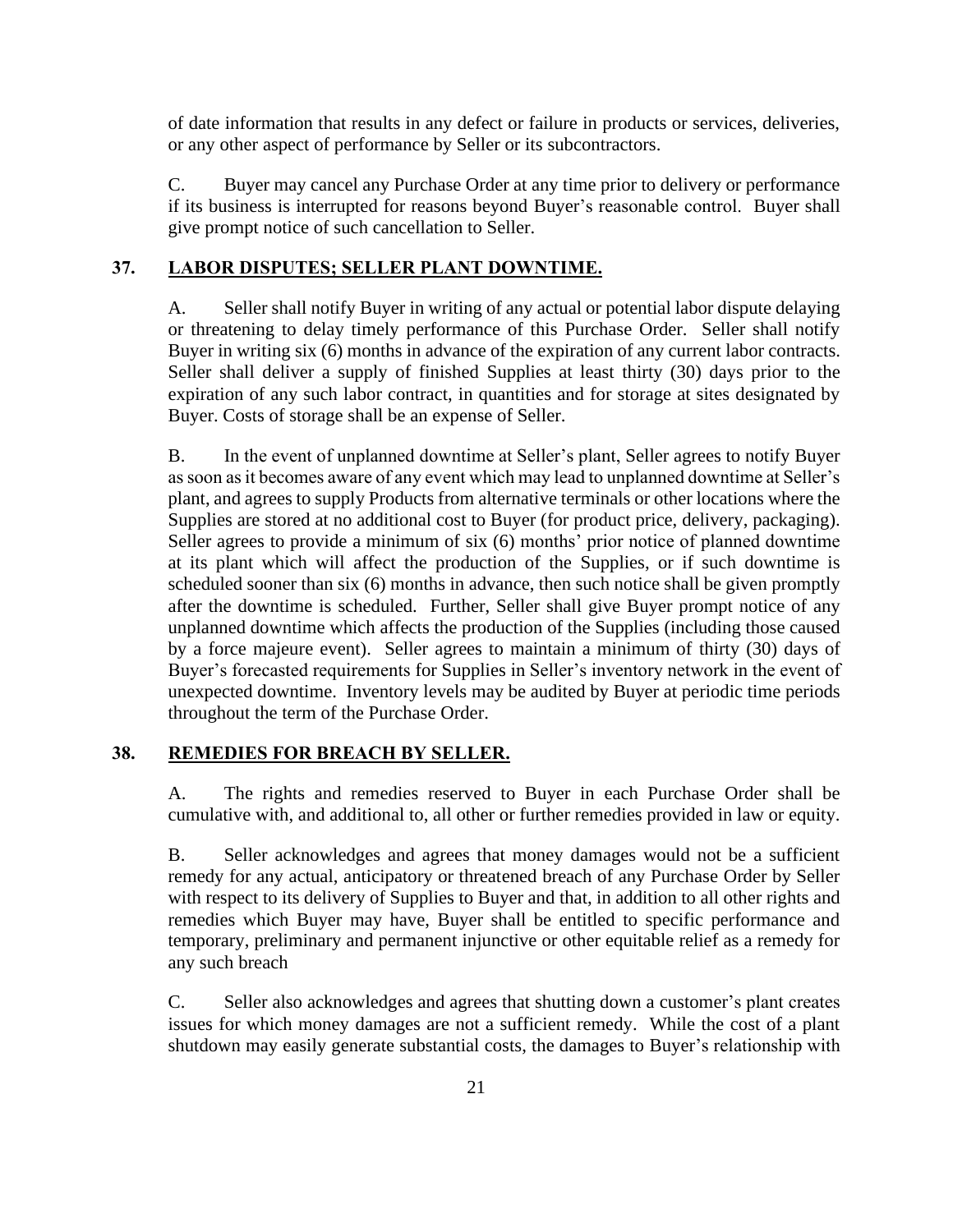Buyer's customer through potential loss of business, and other damages which are equally difficult to calculate, are far worse. Because of these risks, in the event of a breach or threatened breach by Seller of any of the representations, warranties or covenants of Seller, Buyer may, without notice to Seller, resource the production of Supplies from Seller to another supplier or dual source any of the Supplies covered hereby (i.e., have another supplier produce or be prepared to produce Supplies being produced by Seller), to protect Buyer and its customers. This process of moving business may take a considerable amount of time and Seller understands that, given the risks posed by the possible shutdown of Buyer's customer, Buyer is justified in initiating and transferring business without prior notice to Seller.

D. Notwithstanding anything to the contrary contained in any Purchase Order, Buyer does not release any claim against Seller that is based in whole or in part on any fraud or duress in connection with the Purchase Order or any breach or anticipatory breach of the Purchase Order or any other Purchase Order between Buyer and Seller (even if that Purchase Order relates to other products).

### **39. NO WAIVER.**

A waiver by Buyer of any right or remedy shall not affect any rights or remedies subsequently arising under the same or similar clauses. The failure of the Buyer to insist upon the performance of any term or condition of this Purchase Order, or to exercise any right hereunder, shall not be construed as a waiver of the future performance of any such term or condition or the exercise in the future of any such right.

### **40. RELATIONSHIP OF PARTIES.**

Seller and Buyer are independent contracting parties and nothing in this Purchase Order shall make either party the agent or legal representative of the other for any purpose whatsoever, nor does it grant either party any authority to assume or to create any obligation on behalf of or in the name of the other party.

### **41. ASSIGNMENT.**

This Purchase Order is issued to the Seller in reliance upon Seller's personal performance of the duties imposed. Seller agrees not to, in whole or in part, assign this Purchase Order or delegate the performance of its duties without the written consent of Buyer. Any such assignment or delegation without the previous written consent of Buyer, at the option of Buyer, shall effect a cancellation of this Purchase Order. Any consent by Buyer to an assignment shall not be deemed to waive Buyer's right to recoupment from Seller and/or its assigns for any claim arising out of this Purchase Order. Assignment shall not relieve Seller from its obligations of confidentiality under Section 18 hereof. Buyer shall have the right to assign any benefit or obligation under this Purchase Order to any third party upon notice to Seller.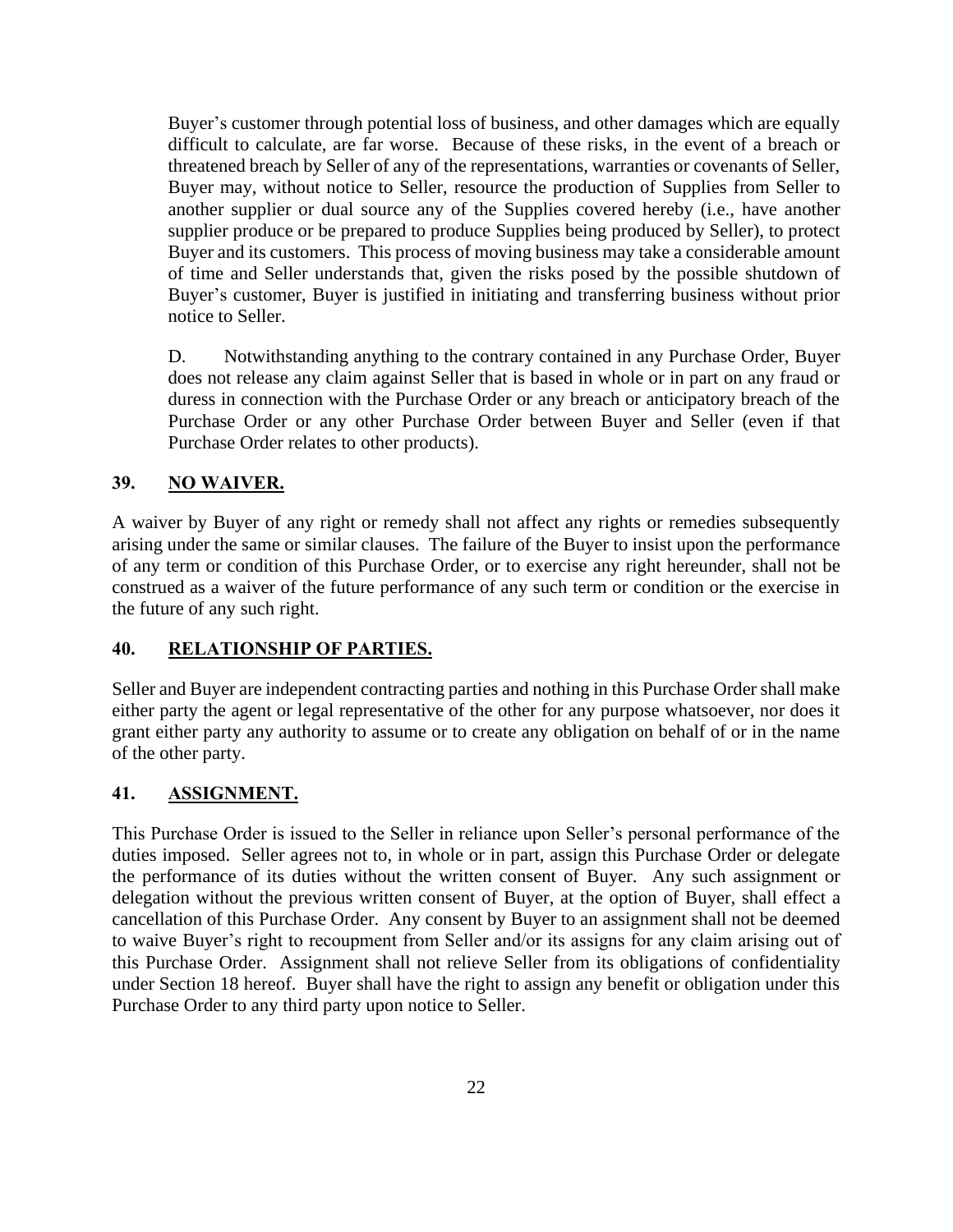## **42. LIMITATIONS ON BUYER'S LIABILITY.**

In no event shall Buyer be liable to Seller for anticipated profits or for special, incidental, or consequential damages. Buyer's liability for a claim of any kind or for any loss or damage arising out of or in connection with or resulting from each Purchase Order, the Supplies or any other agreement between Buyer and Seller shall be a termination claim, as specified in Section 33 hereof.

## **43. CONSULTING.**

To the extent this is a Purchase Order which includes services or consulting services, Seller hereby assigns to Buyer all rights, title and interest in and to any and all ideas, inventions, improvements, materials, copyrightable material, drawings, documents or the like, conceived or made by Seller as a result of or relating to work done or services performed for Buyer pursuant to this Purchase Order. Such assignment includes all proprietary rights appurtenant thereto, and Seller will execute any documents necessary to confirm such assignment.

### **44. SEVERABILITY.**

If any term(s) of the Purchase Order is invalid or unenforceable under any statute, regulation, ordinance, executive order or other rule of law, such term(s) shall be deemed reformed or deleted, as the case may be, but only to the extent necessary to comply with such statute, regulation, ordinance, order or rule, and the remaining provisions of the Purchase Order shall remain in full force and effect.

## **45. NOTICES.**

All notices, claims and other communications to Buyer required or permitted under the Purchase Order shall be made in writing and sent by certified or registered mail, return receipt requested and proper postage prepaid to the following address and shall be effective only upon receipt by Buyer in the form set forth in this Section 45:

Henniges Automotive Holdings, Inc. 2750 High Meadow Circle Auburn Hills, Michigan 48326 Attn: General Counsel

Seller's failure to provide any notice, claim or other communication to Buyer in the manner and within the time periods specified in the Purchase Order shall constitute a waiver by Seller of any and all rights and remedies that otherwise would have been available to Seller upon making such notice, claim or other communication.

### **46. ELECTRONIC COMMUNICATIONS AND ELECTRONIC SIGNATURES.**

Seller shall comply with any method of electronic communication specified by Buyer, including requirements for electronic funds transfer, Purchase Order transmission, production Releases, electronic signature, and communication.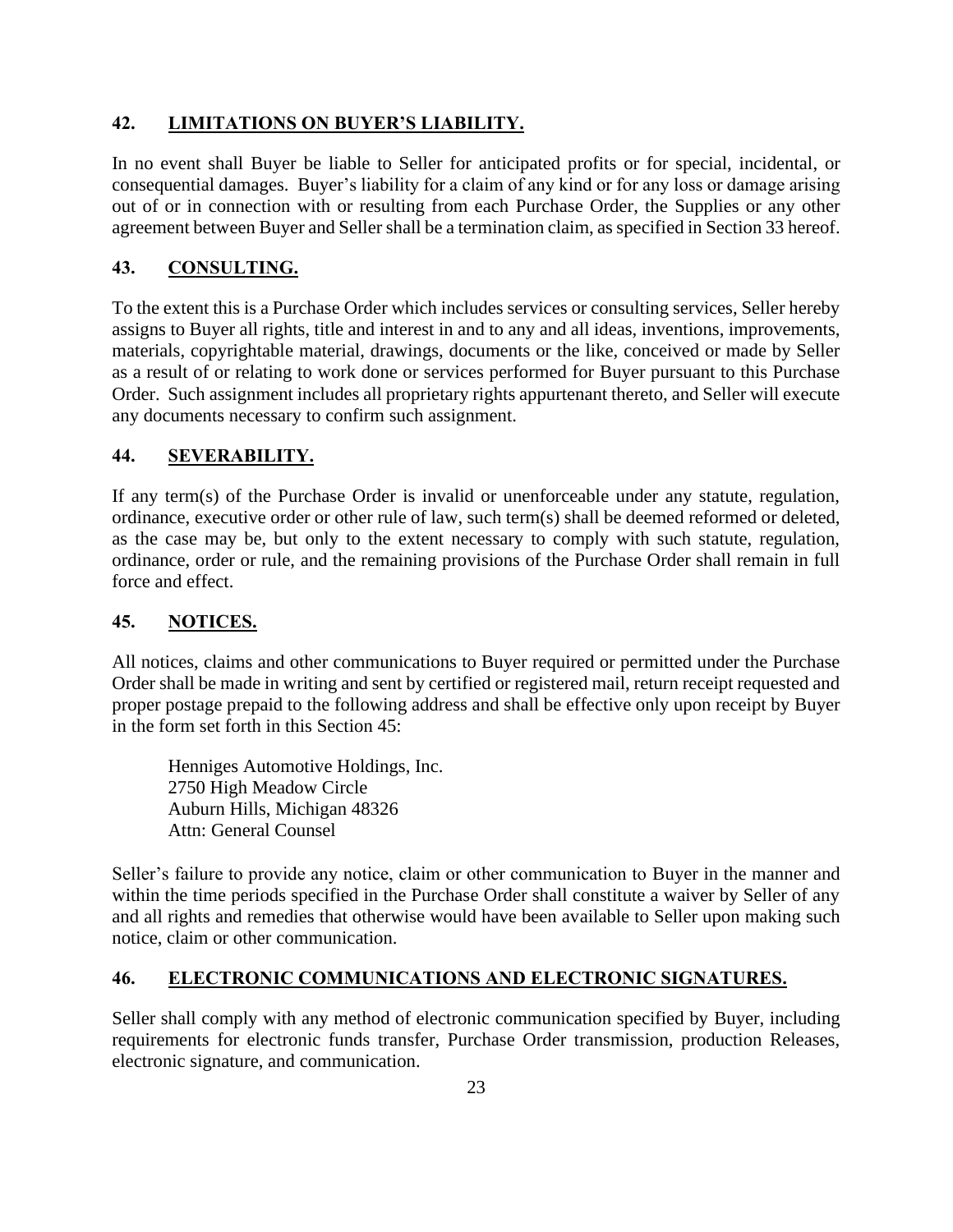#### **47. DATA SECURITY.**

For purposes of this Section, "Buyer Data" means all data, content, material, confidential information and other information provided by Buyer to Seller or otherwise transmitted to Seller for use in connection with this Purchase Order. Seller will maintain and enforce information and data privacy and security procedures with respect to its access, use and storage of all Buyer Data that: (a) are at least equal to industry standards taking into consideration the sensitivity of the relevant Buyer Data, and the nature and scope of the Supplies to be provided; (b) are in accordance with Buyer's reasonable security requirements; (c) comply with all applicable international, foreign, federal, state and local laws, statutes, rules, orders and regulations; and (d) provide reasonably appropriate administrative, technical, and physical safeguards to protect against accidental or unlawful destruction, loss, alteration or unauthorized disclosure, access or use of Buyer Data. Without limiting the generality of the foregoing, Seller will take all reasonable measures to secure and defend its location and equipment against anyone who may seek, without authorization, to modify or access Seller systems or the information found therein without consent. Seller will periodically test its systems for potential areas where security could be breached. Seller will report to Buyer immediately any breaches of security or unauthorized access to Seller systems that Seller detects or becomes aware of. Seller will use diligent efforts to remedy such breach of security or unauthorized access in a timely manner and deliver to Buyer a root cause assessment and future incident mitigation plan with regard to any breach of security or unauthorized access affecting Buyer Data. The requirements of this Section shall apply regardless of whether Seller hosts the Buyer Data itself or through a third party hosting or cloud services provider.

#### **48. PLANT DOWNTIME.**

In the event of unplanned downtime, Seller agrees to provide material at no additional cost to Buyer (product price, delivery, packaging) from other Seller manufacturing plants. Seller agrees to provide a minimum of 6 months' prior notice of planned downtime at manufacturing facilities providing product to Buyer. If such downtime is scheduled sooner than 6 months in advance, then such notice shall be given promptly after the downtime is scheduled. Further, Seller shall give Buyer prompt notice of any unplanned downtime lasting more than 24 hours (including those caused by a force majeure event).

## **49. CHOICE OF LAW/JURISDICTION.**

The construction, interpretation and performance of this Purchase Order and all transactions thereunder shall be governed by the law of the State of Michigan, without regard to principles of conflicts of law. The United Nations Convention on the International Sale of Goods is expressly excluded. Seller consents to the exclusive jurisdiction of the appropriate state court in Oakland County, Michigan or, if original jurisdiction can be established, in the federal court in the U.S. District Court for the Eastern District of Michigan, Southern Division, for any legal or equitable